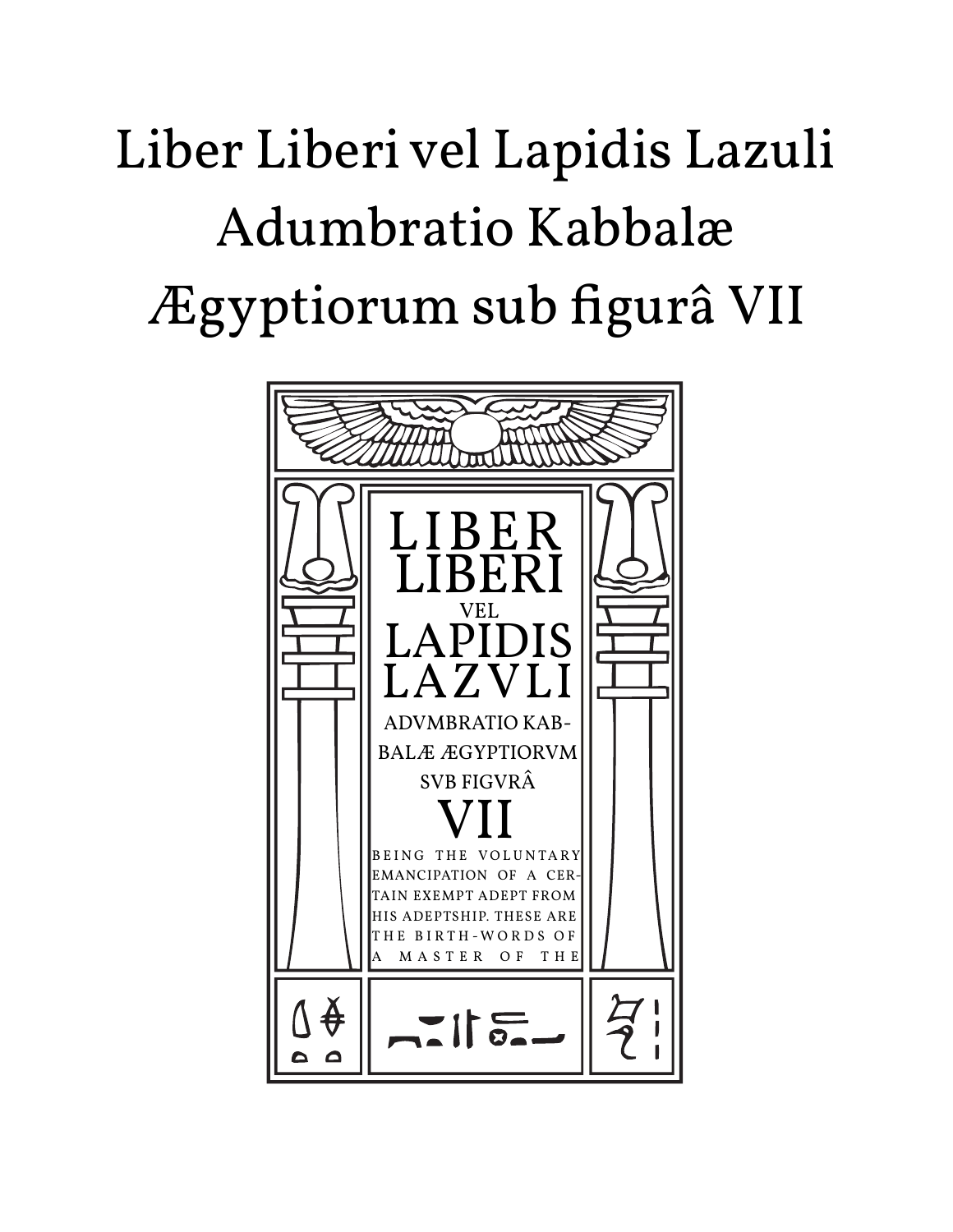Being the voluntary emancipation of a certain Exempt Adept from his adeptship. These are the birth-words of a Master of the Temple



A∴A∴ Publication in Class A.

The full knowledge of the interpretation of this book is concealed from all, save only the Sixfold Star. The Neophyte must nevertheless acquire a copy and throughly acquaint himself with the contents. He must commit one chapter to memory.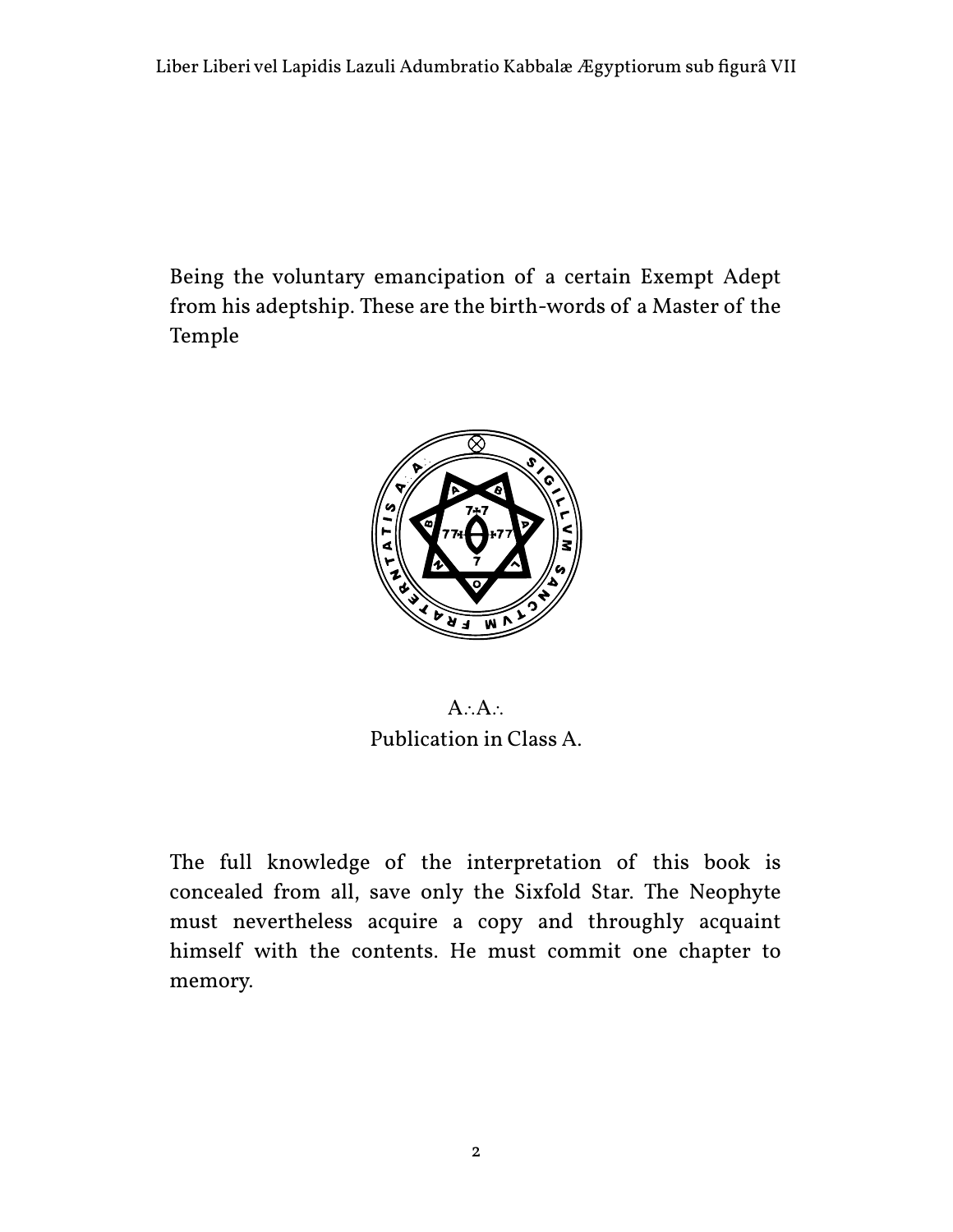#### **PROLOGUE OF THE UNBORN**

- 1. Into my loneliness comes—
- 2. The sound of a flute in dim groves that haunt the uttermost hills.
- 3. Even from the brave river they reach to the edge of the wilderness.
- 4. And I behold Pan.
- 5. The snows are eternal above, above—
- 6. And their perfume smokes upward into the nostrils of the stars.
- 7. But what have I to do with these?
- 8. To me only the distant flute, the abiding vision of Pan.
- 9. On all sides Pan to the eye, to the ear;
- 10. The perfume of Pan pervading, the taste of him utterly filling my mouth, so that the tongue breaks forth into a weird and monstrous speech.
- 11. The embrace of him intense on every centre of pain and pleasure.
- 12. The sixth interior sense aflame with the inmost self of Him,
- 13. Myself flung down the precipice of being
- 14. Even to the abyss, annihilation.
- 15. An end to loneliness, as to all.
- 16. Pan! Pan! Io Pan! Io Pan!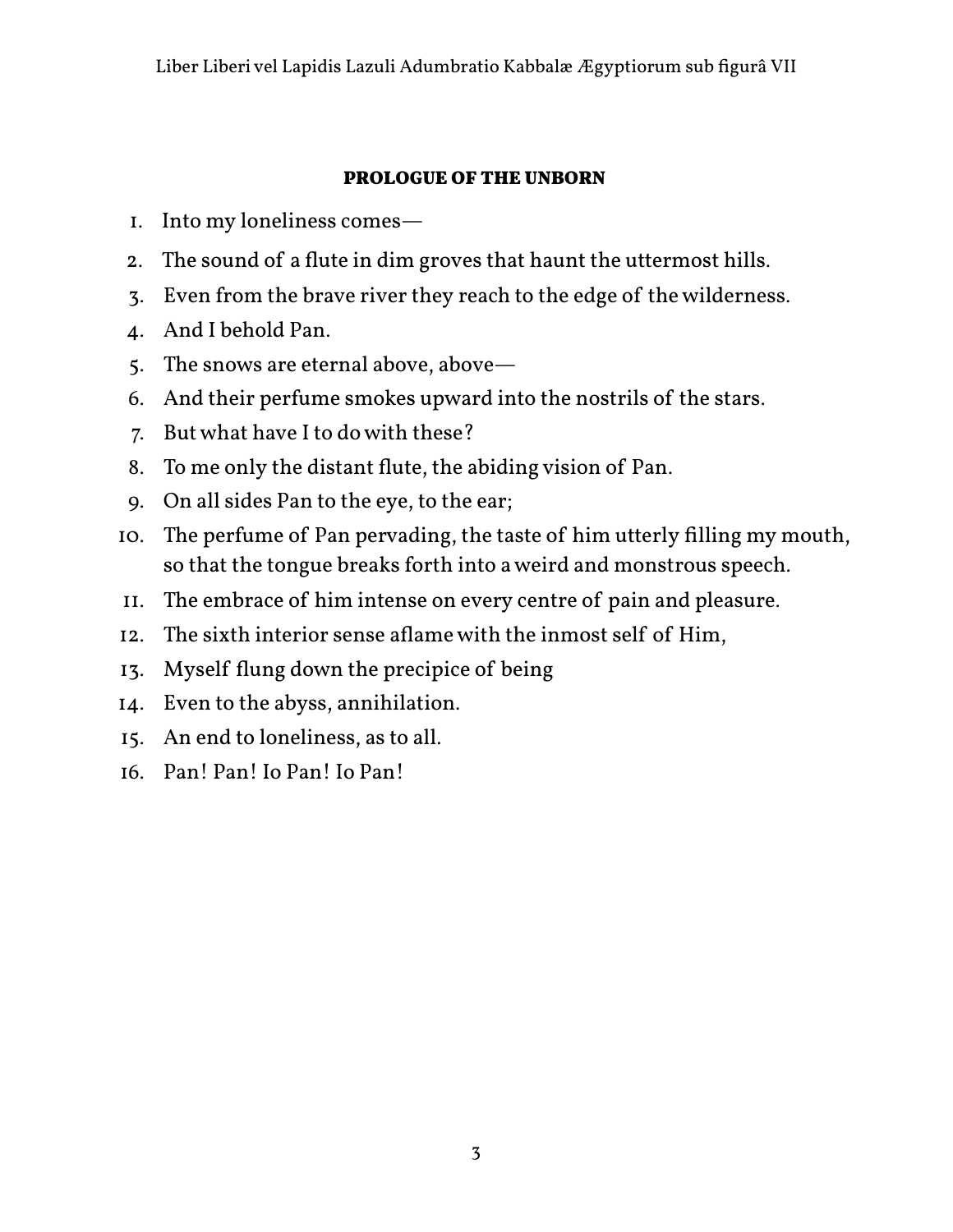**I**

- 1. My God, how I love Thee!
- 2. With the vehement appetite of a beast I hunt Thee through the Universe.
- 3. Thou art standing as it were upon a pinnacle at the edge of some fortified city. I am a white bird, and perch upon Thee.
- 4. Thou art My Lover: I see Thee as a nymph with her white limbs stretched by the spring.
- 5. She lies upon the moss; there is none other but she:
- 6. Art Thou not Pan?
- 7. I am He. Speak not, O my God! Let the work be accomplished in silence.
- 8. Let my cry of pain be crystallized into a little white fawn to run away into the forest!
- 9. Thou art a centaur, O my God, from the violet-blossoms that crown Thee to the hoofs of the horse.
- 10. Thou art harder than tempered steel; there is no diamond beside Thee.
- 11. Did I not yield this body and soul?
- 12. I woo thee with a dagger drawn across my throat.
- 13. Let the spout of blood quench Thy blood-thirst, O my God!
- 14. Thou art a little white rabbit in the burrow Night.
- 15. I am greater than the fox and the hole.
- 16. Give me Thy kisses, O Lord God!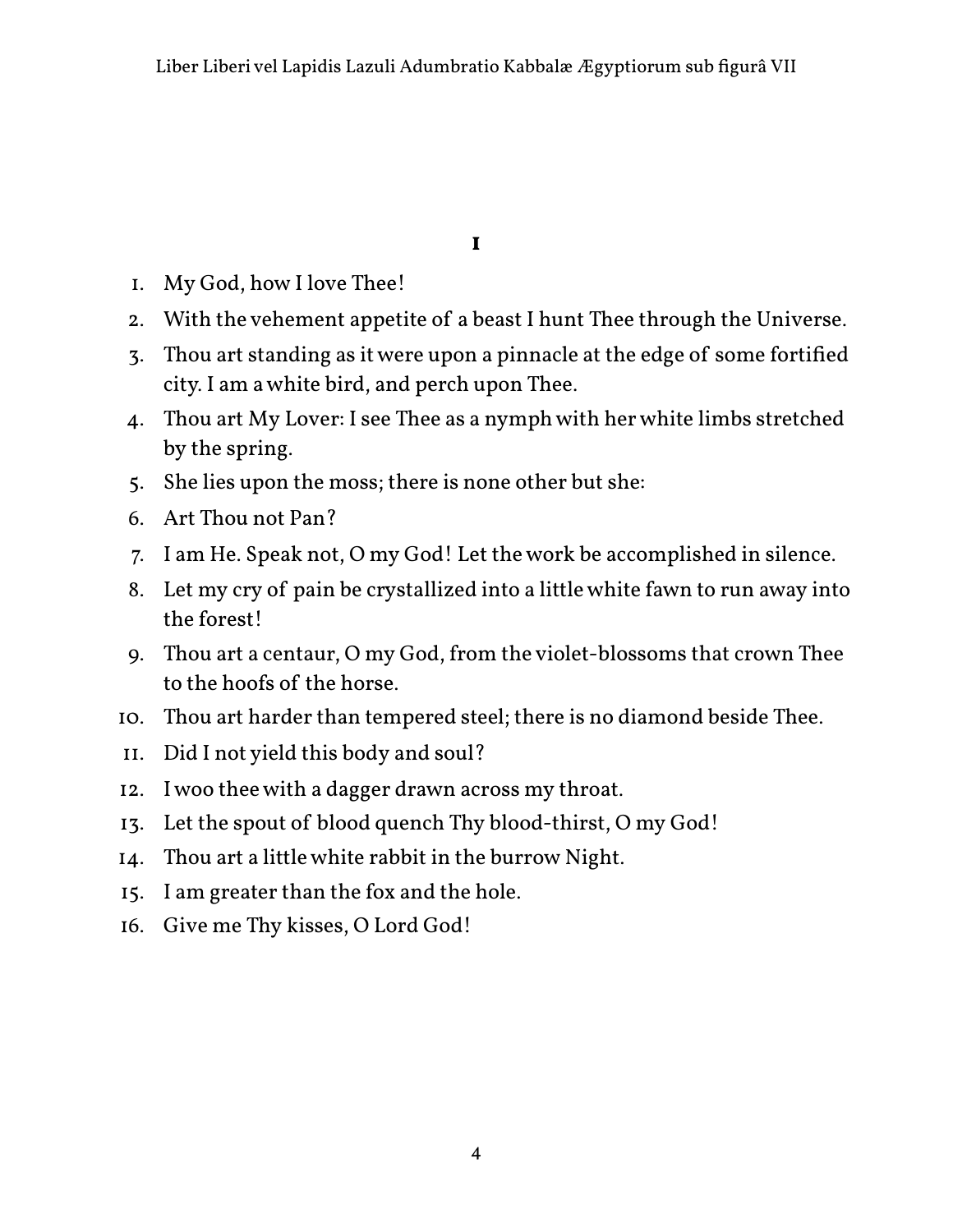- 17. The lightning came and licked up the little flock of sheep.
- 18. There is a tongue and a flame; I see that trident walking over the sea.
- 19. A phœnix hath it for its head; below are two prongs. They spear the wicked.
- 20. I will spear Thee, O Thou little grey god, unless Thou beware!
- 21. From the grey to the gold; from the gold to that which is beyond the gold of Ophir.
- 22. My God! but I love Thee!
- 23. Why hast Thou whispered so ambiguous things? Wast Thou afraid, O goat-hoofed One, O horned One, O pillar of lightning?
- 24. From the lightning fall pearls; from the pearls black specks of nothing.
- 25. I based all on one, one on naught.
- 26. Afloat in the æther, O my God, my God!
- 27. O Thou great hooded sun of glory, cut off these eyelids!
- 28. Nature shall die out; she hideth me, closing mine eyelids with fear, she hideth me from My destruction, O Thou open eye.
- 29. O ever-weeping One!
- 30. Not Isis my mother, nor Osiris my self; but the incestuous Horus given over to Typhon, so may I be!
- 31. There thought; and thought is evil.
- 32. Pan! Pan! Io Pan! it is enough.
- 33. Fall not into death, O my soul! Think that death is the bed into which you are falling!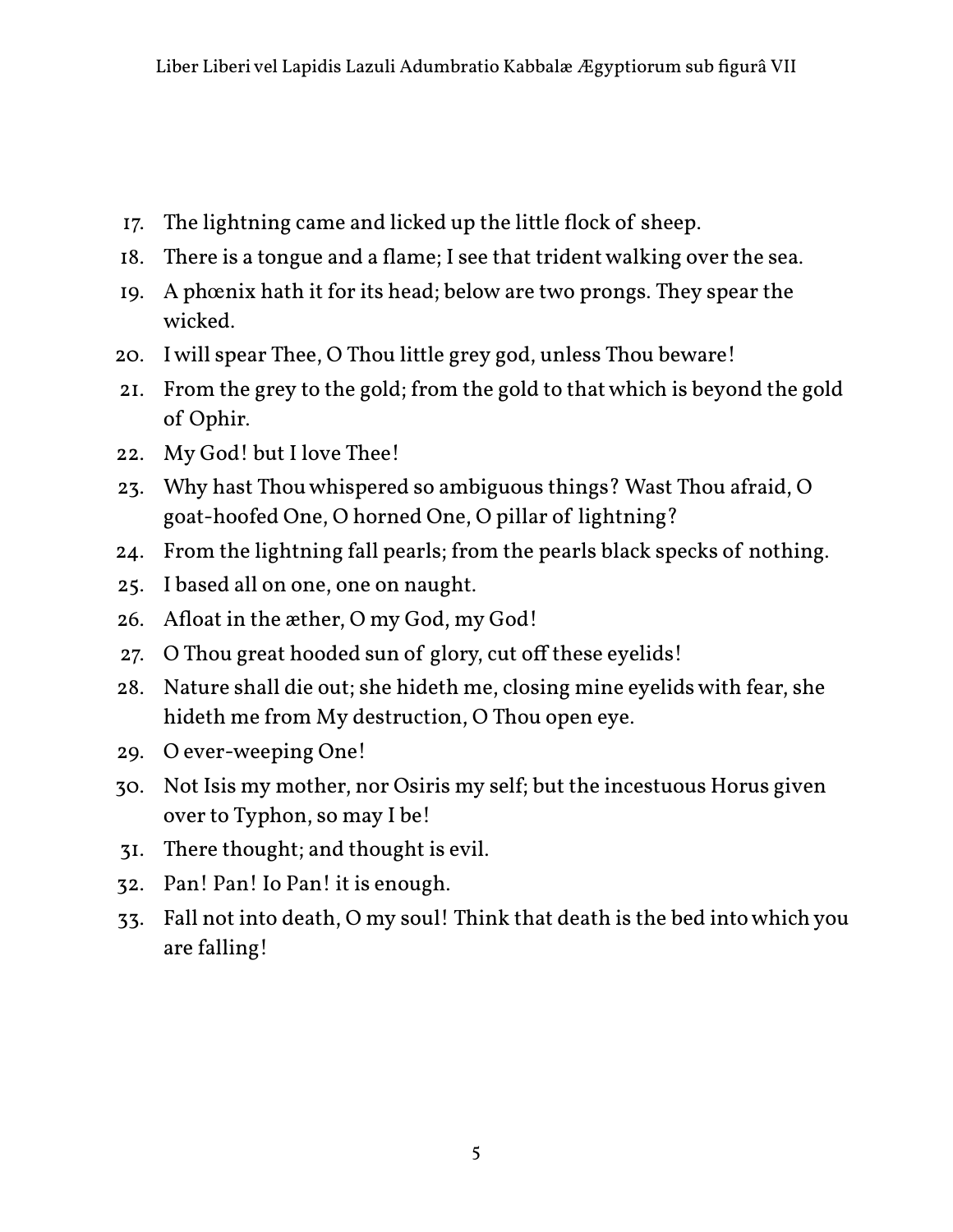- 34. O how I love Thee, O my God! Especially is there a vehement parallel light from infinity, vilely diffracted in the haze of this mind.
- 35. I love Thee. I love Thee. I love Thee.
- 36. Thou art a beautiful thing whiter than a woman in the column of this vibration.
- 37. I shoot up vertically like an arrow, and become that Above.
- 38. But it is death, and the flame of the pyre.
- 39. Ascend in the flame of the pyre, O my soul! Thy God is like the cold emptiness of the utmost heaven, into which thou radiatest thy little light.
- 40. When Thou shall know me, O empty God, my flame shall utterly expire in Thy great N. O. X.
- 41. What shalt Thou be, my God, when I have ceased to love Thee?
- 42. A worm, a nothing, a niddering knave!
- 43. But Oh! I love Thee.
- 44. I have thrown a million flowers from the basket of the Beyond at Thy feet, I have anointed Thee and Thy Staff with oil and blood and kisses.
- 45. I have kindled Thy marble into life—ay! into death.
- 46. I have been smitten with the reek of Thy mouth, that drinketh never wine but life.
- 47. How the dew of the Universe whitens the lips!
- 48. Ah! trickling flow of the stars of the mother Supernal, begone!
- 49. I Am She that should come, the Virgin of all men.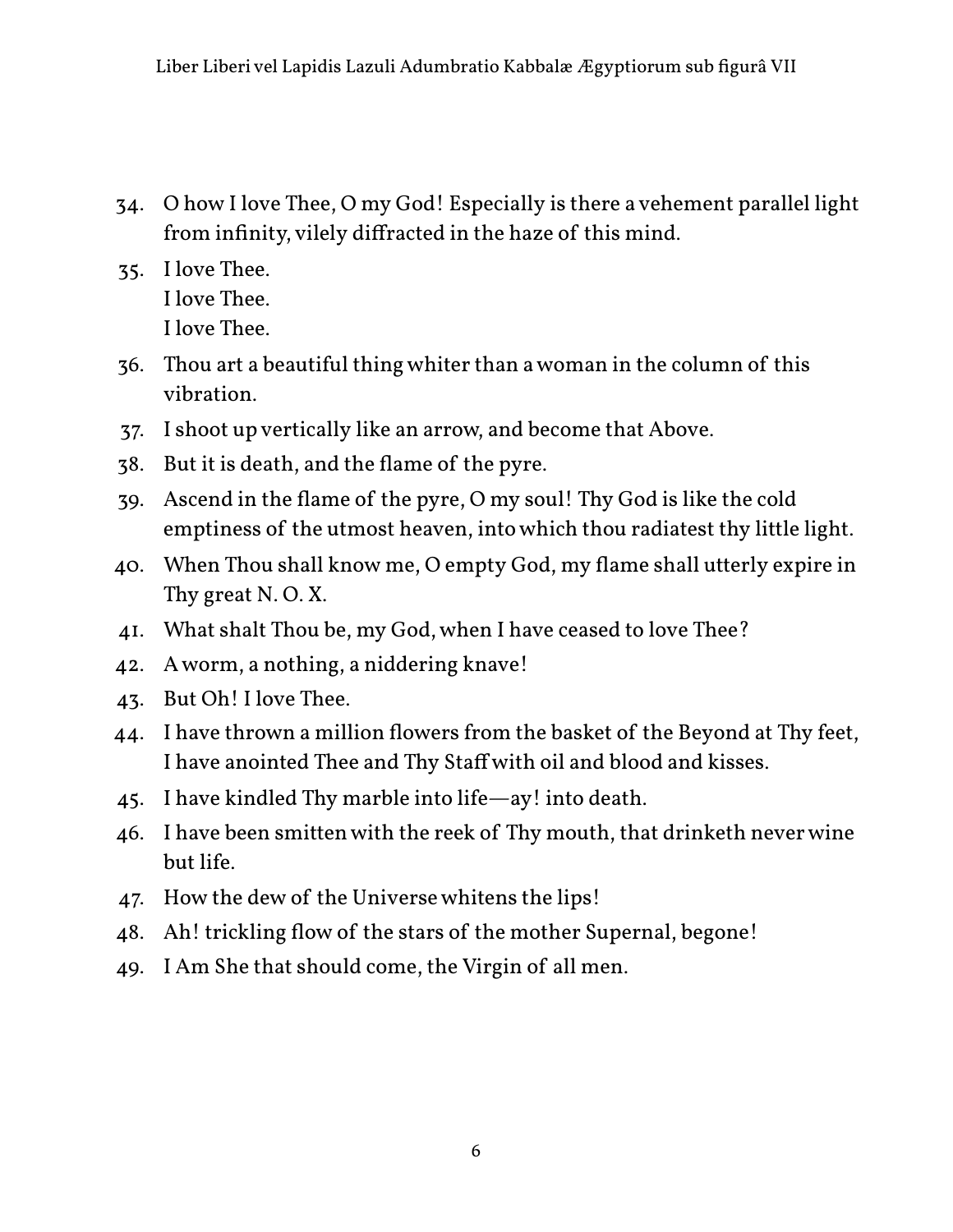- 50. I am a boy before Thee, O Thou satyr God.
- 51. Thou wilt inflict the punishment of pleasure—Now! Now! Now!
- 52. Io Pan! Io Pan! I love Thee. I love Thee.
- 53. O my God, spare me!
- 54. Now! It is done! Death.
- 55. I cried aloud the word—and it was a mighty spell to bind the Invisible, an enchantment to unbind the bound; yea, to unbind the bound.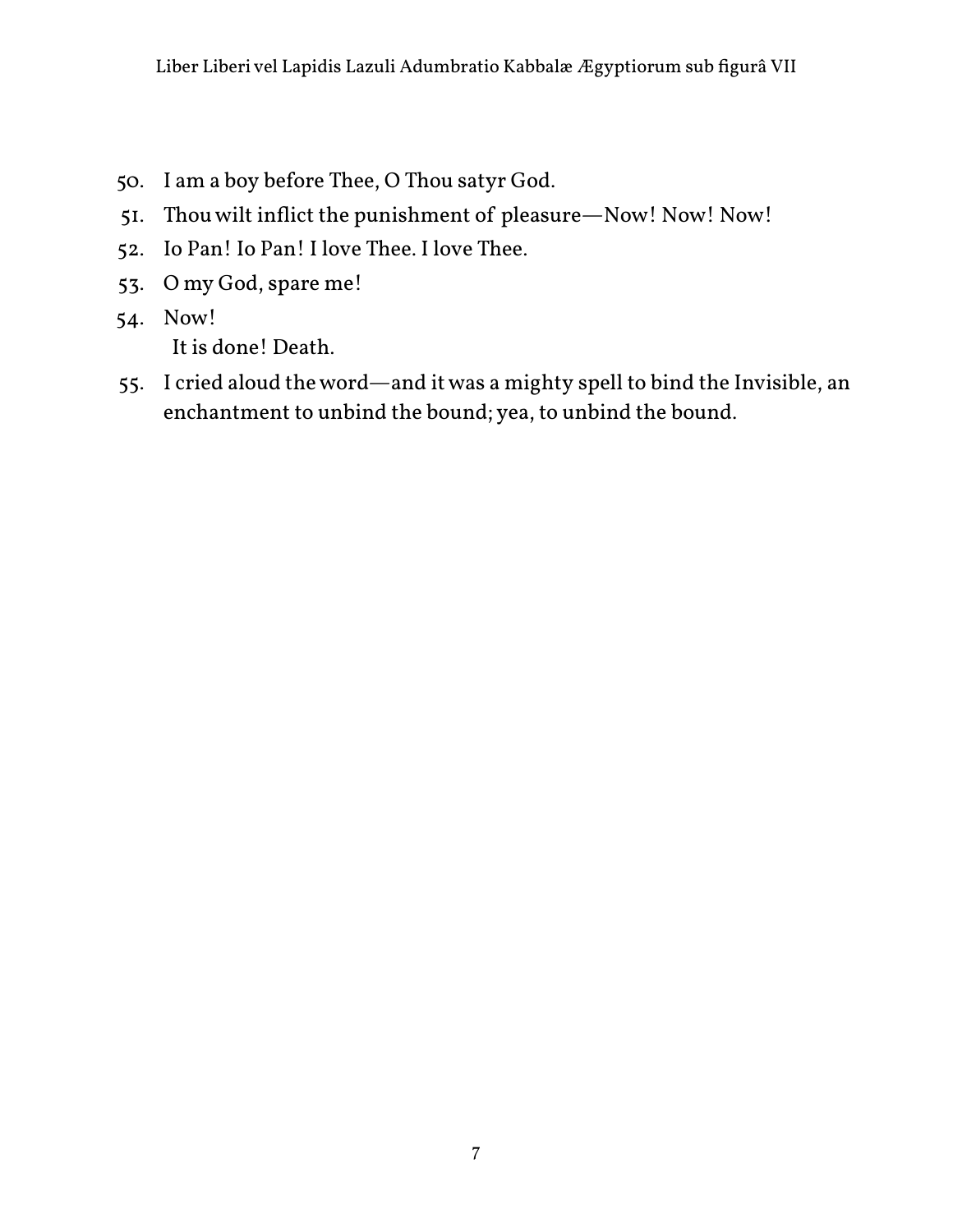**II**

- 1. O my God! use Thou me again, alway. For ever! For ever!
- 2. That which came fire from Thee cometh water from me; let therefore Thy Spirit lay hold on me, so that my right hand loose the lightning.
- 3. Travelling through space, I saw the onrush of two galaxies, butting each other and goring like bulls upon earth. I was afraid.
- 4. Thus they ceased fight, and turned upon me, and I was sorely crushed and torn.
- 5. I had rather have been trampled by the World-Elephant.
- 6. O my God! Thou art my little pet tortoise!
- 7. Yet Thou sustainest the World-Elephant.
- 8. I creep under Thy carapace, like a lover into the bed of his beautiful; I creep in, and sit in Thine heart, as cubby and cosy as may be.
- 9. Thou shelterest me, that I hear not the trumpeting of that World-Elephant.
- 10. Thou art not worth an obol in the agora; yet Thou art not to be bought at the ransom of the whole Universe.
- 11. Thou art like a beautiful Nubian slave leaning her naked purple against the green pillars of marble that are above the bath.
- 12. Wine jets from her black nipples.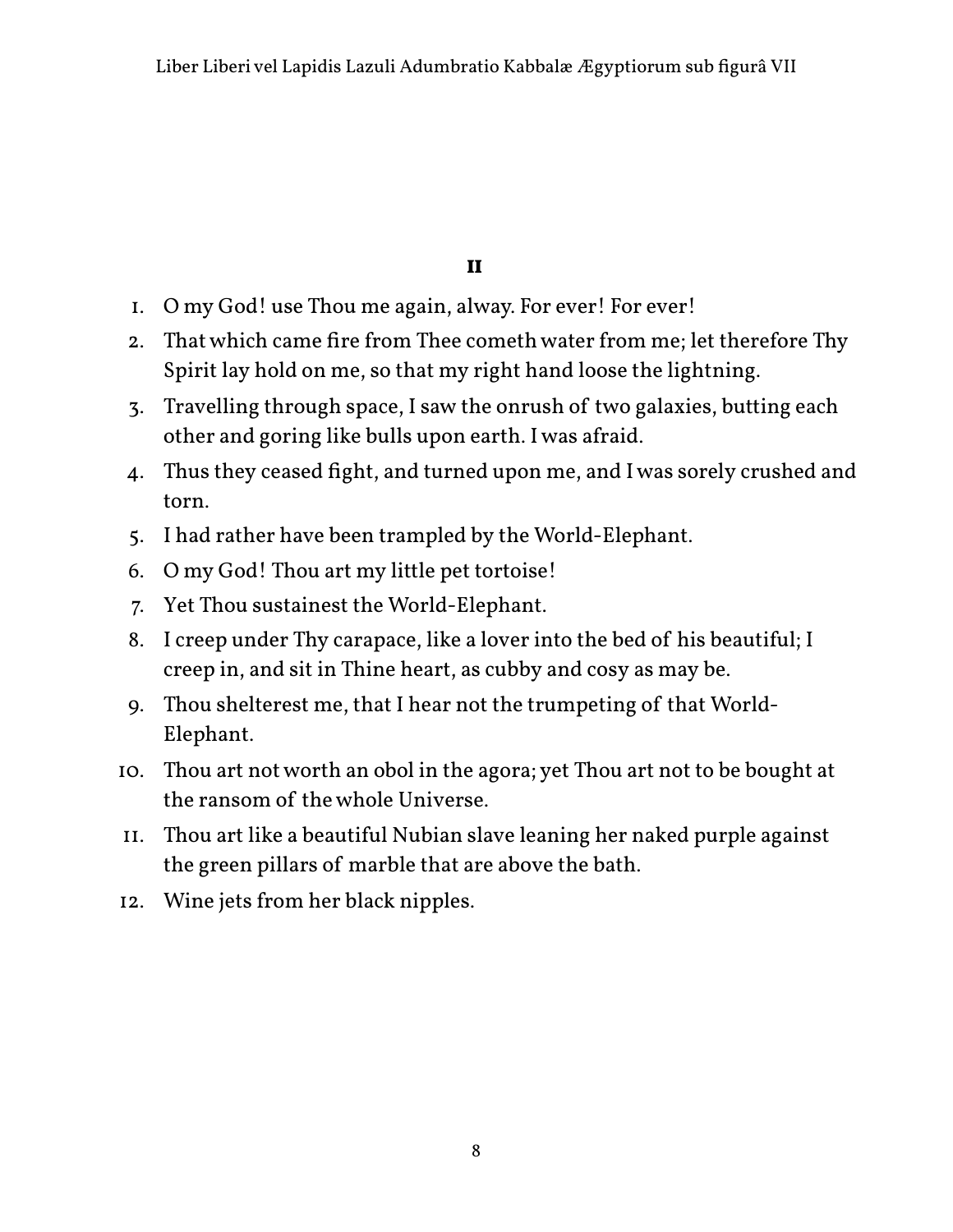- 13. I drank wine awhile agone in the house of Pertinax. The cup-boy favoured me, and gave me of the right sweet Chian.
- 14. There was a Doric boy, skilled in feats of strength, an athlete. The full moon fled away angrily down the wrack. Ah! but we laughed.
- 15. I was pernicious drunk, O my God! Yet Pertinax brought me to the bridal.
- 16. I had a crown of thorns for all my dower.
- 17. Thou art like a goat's horn from Astor, O Thou God of mine, gnarl'd and crook'd and devilish strong.
- 18. Colder than all the ice of all the glaciers of the Naked Mountain was the wine it poured for me.
- A circuit of pines, and of tall yews beyond. Thou in the midst! 19. A wild country and a waning moon. Clouds scudding over the sky.
- 20. O all ye toads and cats, rejoice! Ye slimy things, come hither!
- 21. Dance, dance to the Lord our God!
- 22. He is he! He is he! He is he!
- 23. Why should I go on?
- 24. Why? Why? comes the sudden cackle of a million imps of hell.
- 25. And the laughter runs.
- 26. But sickens not the Universe; but shakes not the stars.
- 27. God! how I love Thee!
- 28. I am walking in an asylum; all the men and women about me are insane.
- 29. Oh madness! madness! madness! desirable art thou!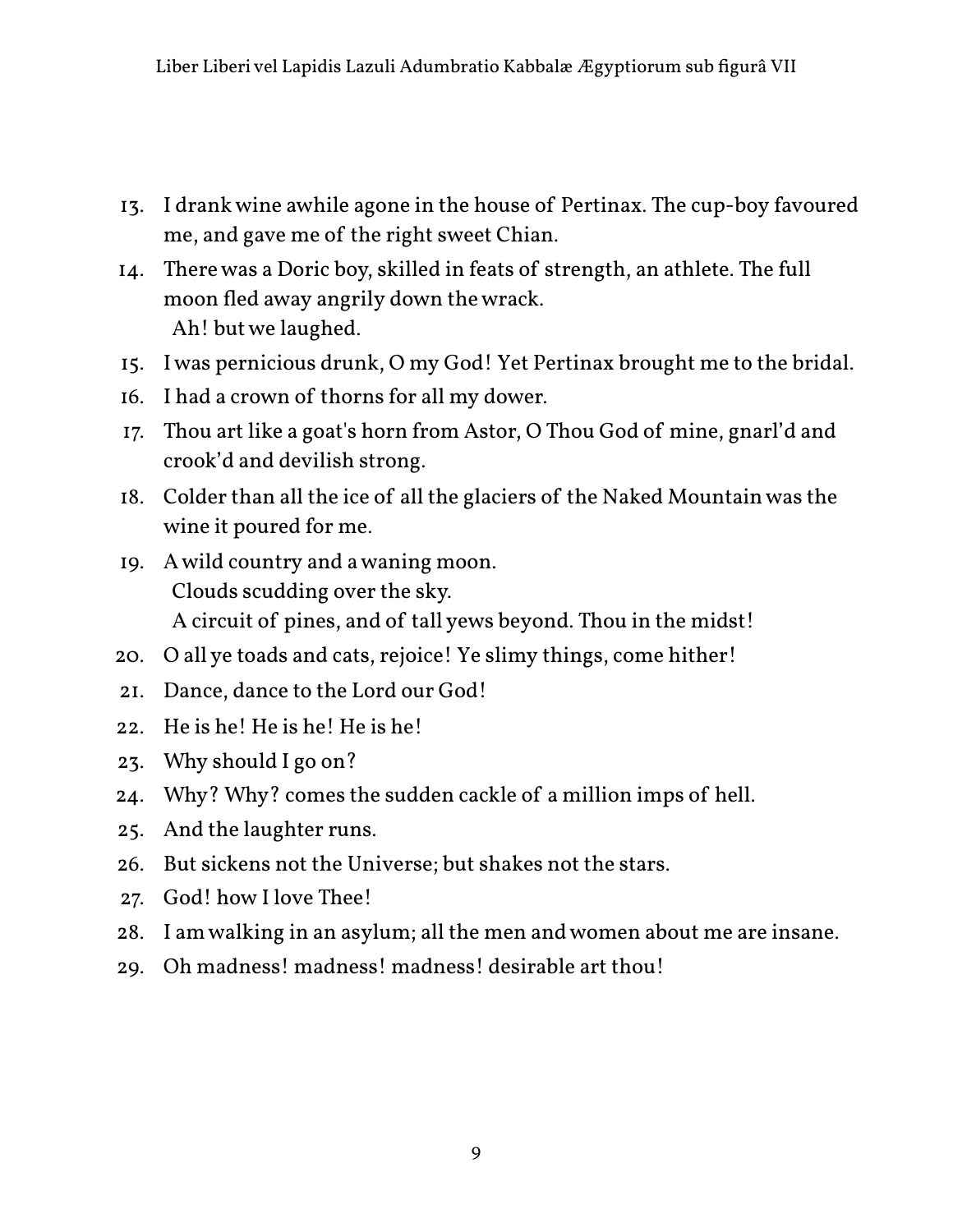- 30. But I love Thee, O God!
- 31. These men and women rave and howl; they froth out folly.
- 32. I begin to be afraid. I have no check; I am alone. Alone. Alone.
- 33. Think, O God, how I am happy in Thy love.
- 34. O marble Pan! O false leering face! I love Thy dark kisses, bloody and stinking! O marble Pan! Thy kisses are like sunlight on the blue Ægean; their blood is the blood of the sunset over Athens; their stink is like a garden of Roses of Macedonia.
- 35. I dreamt of sunset and roses and vines; Thou wast there, O my God, Thou didst habit Thyself as an Athenian courtesan, and I loved Thee.
- 36. Thou art no dream, O Thou too beautiful alike for sleep and waking!
- 37. I disperse the insane folk of the earth; I walk alone with my little puppets in the garden.
- 38. I am Gargantuan great; yon galaxy is but the smoke-ring of mine incense.
- 39. Burn Thou strange herbs, O God!
- 40. Brew me a magic liquor, boys, with your glances!
- 41. The very soul is drunken.
- 42. Thou art drunken, O my God, upon my kisses.
- 43. The Universe reels; Thou hast looked upon it.
- 44. Twice, and all is done.
- 45. Come, O my God, and let us embrace!
- 46. Lazily, hungrily, ardently, patiently; so will I work.
- 47. There shall be an End.
- 48. O God! O God!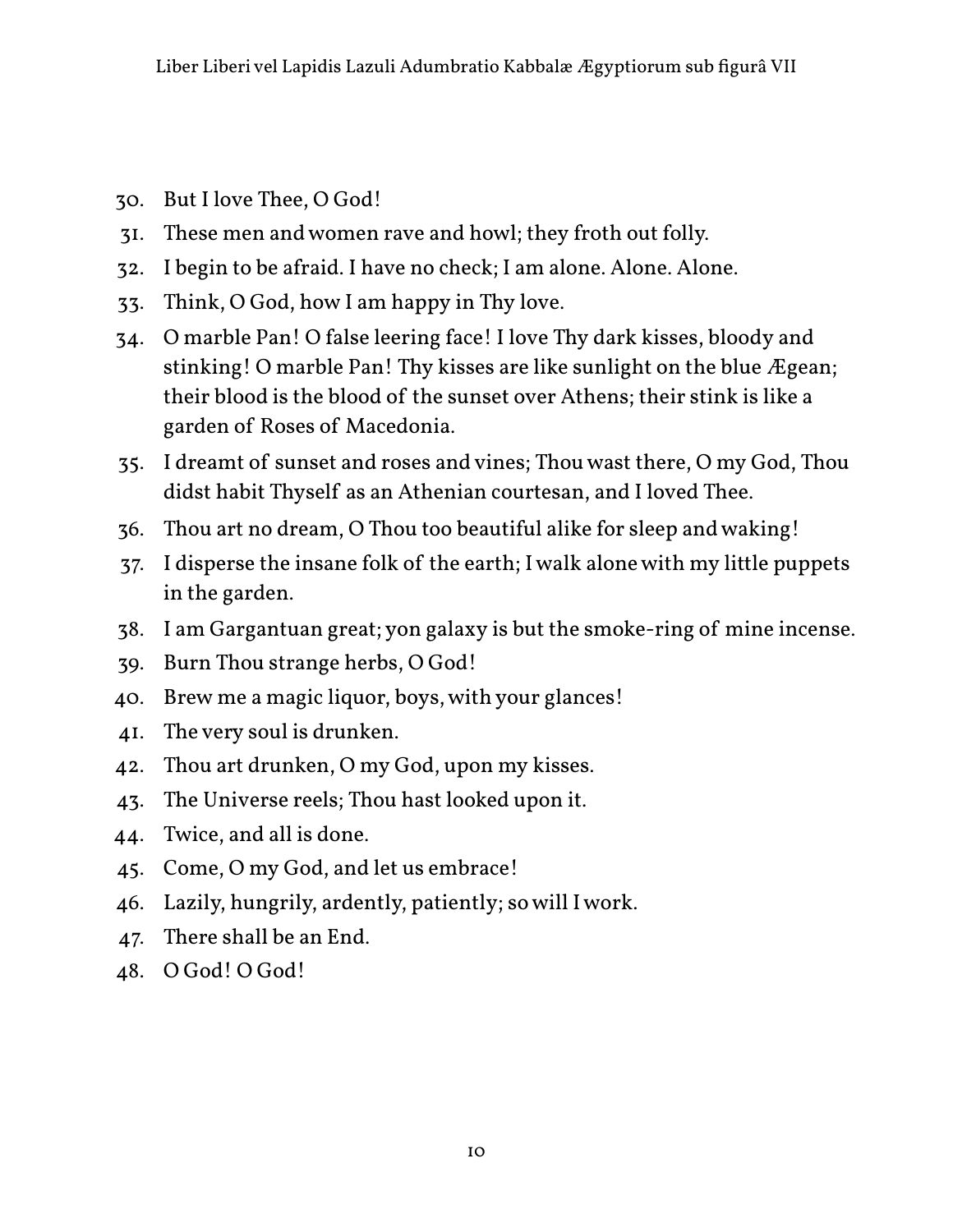- 49. I am a fool to love Thee; Thou art cruel, Thou withholdest Thyself.
- 50. Come to me now! I love Thee! I love Thee!
- 51. O my darling, my darling—Kiss me! Kiss me! Ah! but again.
- 52. Sleep, take me! Death, take me! This life is too full; it pains, it slays, it
- 53. Let me go back into the world; yea, back into the world.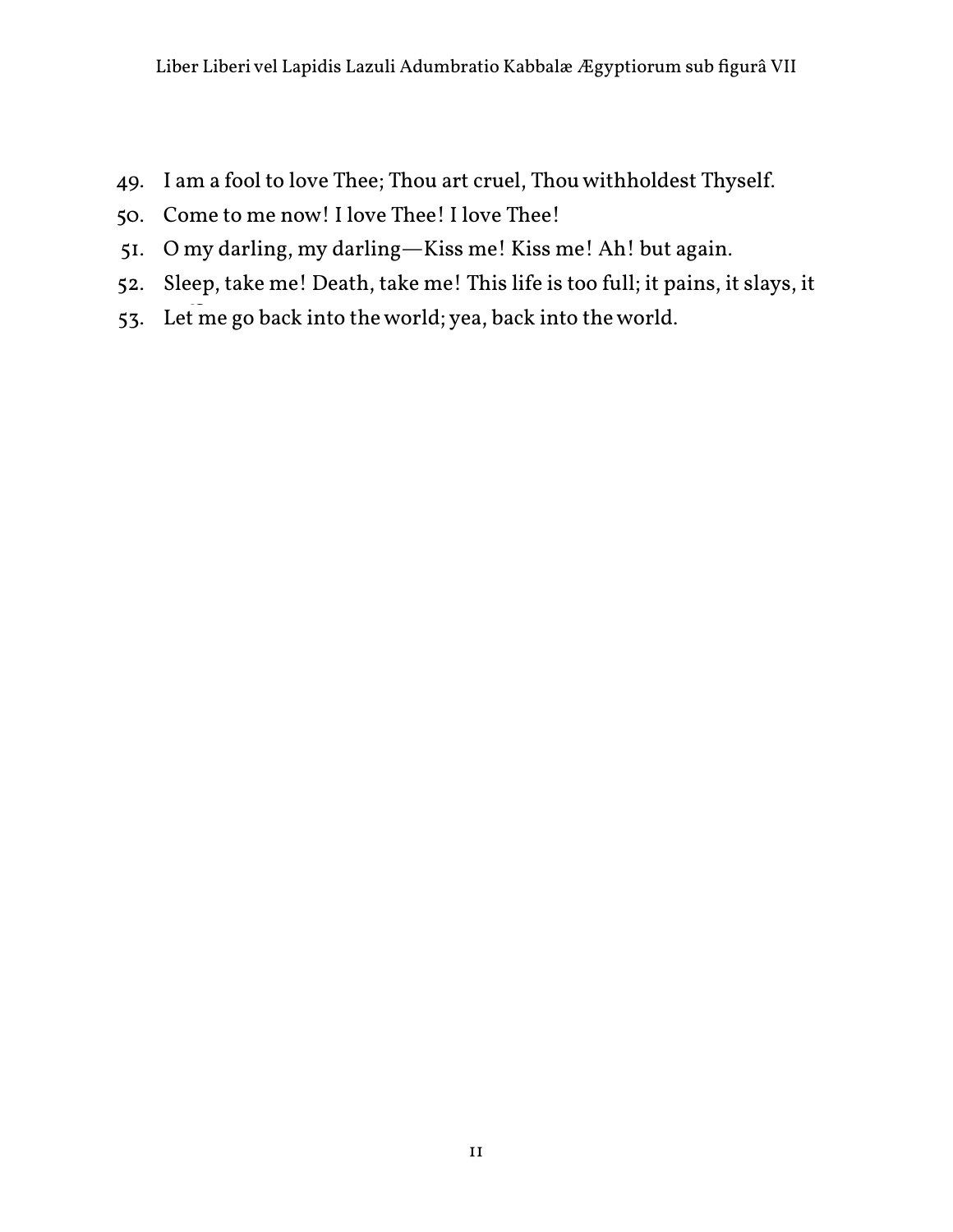#### **III**

- 1. I was the priest of Ammon-Ra in the temple of Ammon-Ra at Thebai.
- 2. But Bacchus came singing with his troops of vine-clad girls, of girls in dark mantles; and Bacchus in the midst like a fawn!
- 3. God! how I ran out in my rage and scattered the chorus!
- 4. But in my temple stood Bacchus as the priest of Ammon-Ra.
- 5. Therefore I went wildly with the girls into Abyssinia; and there we abode and rejoiced.
- 6. Exceedingly; yea, in good sooth!
- 7. I will eat the ripe and the unripe fruit for the glory of Bacchus.
- 8. Terraces of ilex, and tiers of onyx and opal and sardonyx leading up to the cool green porch of malachite.
- 9. Within is a crystal shell, shaped like an oyster—O glory of Priapus! O beatitude of the Great Goddess!
- 10. Therein is a pearl.
- 11. O Pearl! thou hast come from the majesty of dread Ammon-Ra.
- 12. Then I the priest beheld a steady glitter in the heart of the pearl.
- 13. So bright we could not look! But behold! a blood-red rose upon a rood of glowing gold!
- 14. So I adored the God. Bacchus! thou art the lover of my God!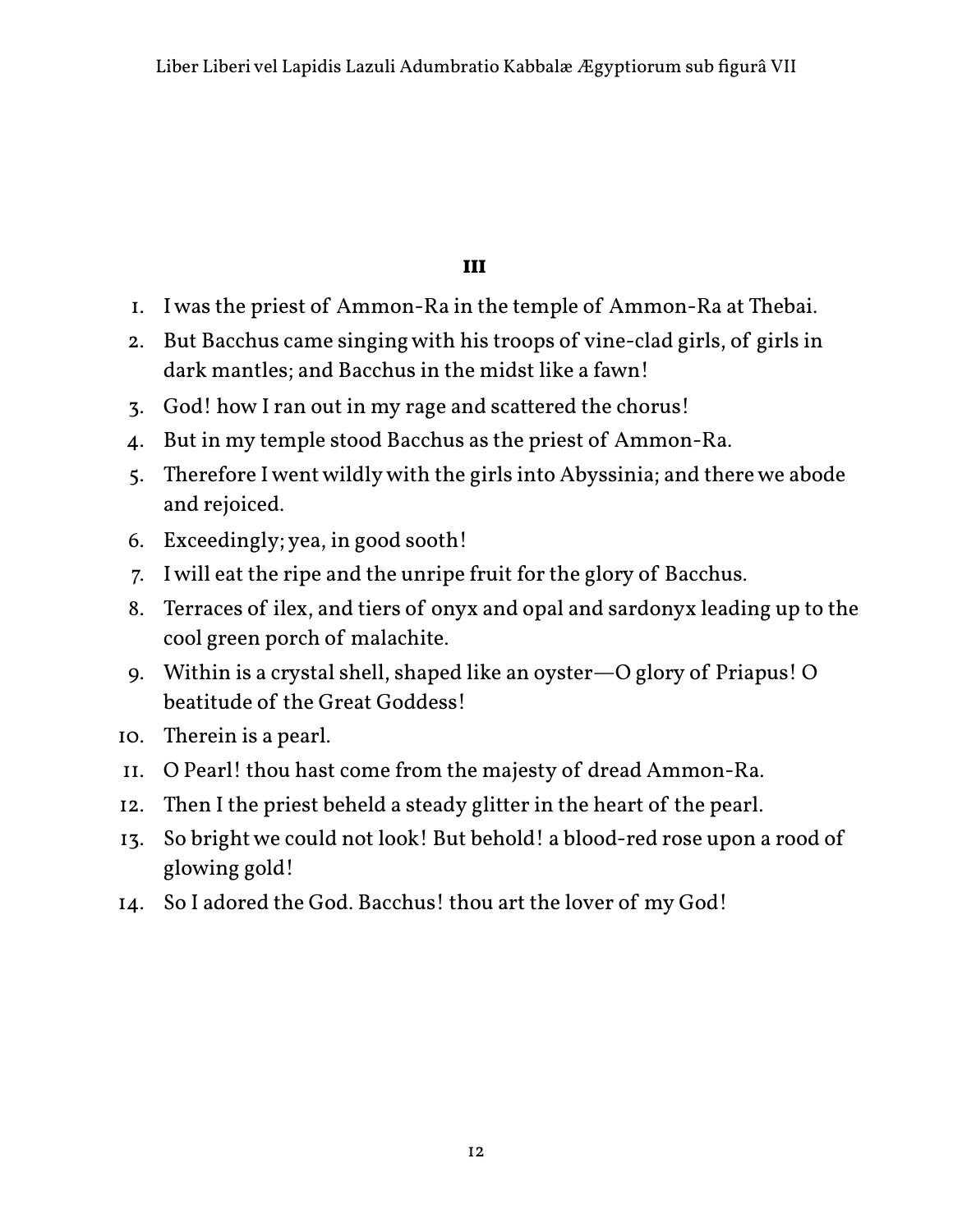- 15. I who was priest of Ammon-Ra, who saw the Nile flow by for many moons, for many, many moons, am the young fawn of the grey land.
- 16. I will set up my dance in your conventicles, and my secret loves shall be sweet among you.
- 17. Thou shalt have a lover among the lords of the grey land.
- 18. This shall he bring unto thee, without which all is in vain; a man's life spilt for thy love upon Mine Altars.
- 19. Amen.
- 20. Let it be soon, O God, my God! I ache for Thee, I wander very lonely among the mad folk, in the grey land of desolation.
- 21. Thou shalt set up the abominable lonely Thing of wickedness. Oh joy! to lay that corner-stone!
- 22. It shall stand erect upon the high mountain; only my God shall commune with it.
- 23. I will build it of a single ruby; it shall be seen from afar off.
- 24. Come! let us irritate the vessels of the earth: they shall distil strange wine.
- 25. It grows under my hand: it shall cover the whole heaven.
- 26. Thou art behind me: I scream with a mad joy.
- 27. Then said Ithuriel the strong; let Us also worship this invisible marvel!
- 28. So did they, and the archangels swept over the heaven.
- 29. Strange and mystic, like a yellow priest invoking mighty flights of great grey birds from the North, so do I stand and invoke Thee!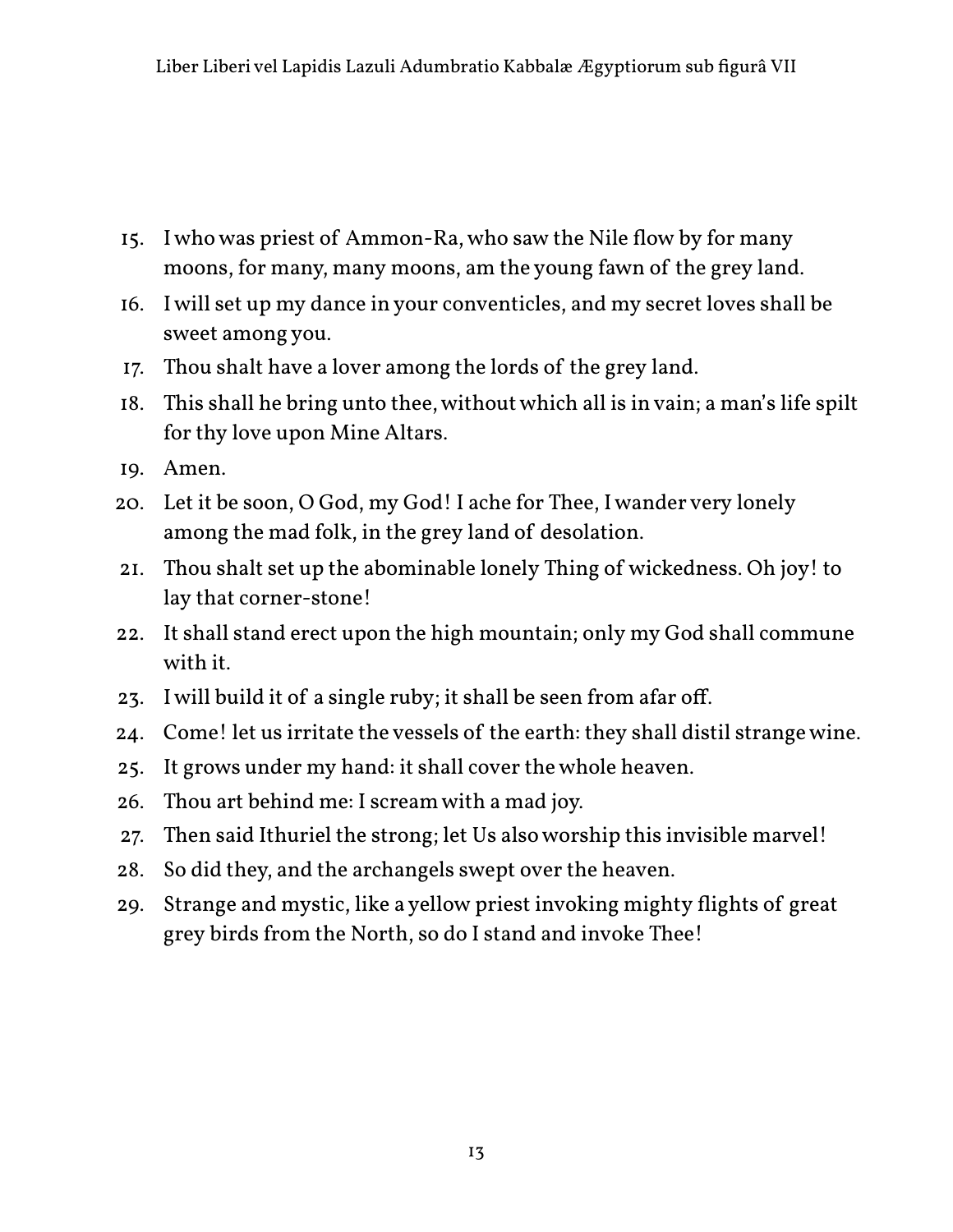- 30. Let them obscure not the sun with their wings and their clamour!
- 31. Take away form and its following!
- 32. I am still.
- 33. Thou art like an osprey among the rice, I am the great red pelican in the sunset waters.
- 34. I am like a black eunuch; and Thou art the scimitar. I smite off the head of the light one, the breaker of bread and salt.
- 35. Yea! I smite—and the blood makes as it were a sunset on the lapis lazuli of the King's Bedchamber.
- 36. I smite! The whole world is broken up into a mighty wind, and a voice cries aloud in a tongue that men cannot speak.
- 37. I know that awful sound of primal joy; let us follow on the wings of the gale even unto the holy house of Hathor; let us offer the five jewels of the cow upon her altar!
- 38. Again the inhuman voice!
- 39. I rear my Titan bulk into the teeth of the gale, and I smite and prevail, and swing me out over the sea.
- 40. There is a strange pale God, a god of pain and deadly wickedness.
- 41. My own soul bites into itself, like a scorpion ringed with fire.
- 42. That pallid God with face averted, that God of subtlety and laughter, that young Doric God, him will I serve.
- 43. For the end thereof is torment unspeakable.
- 44. Better the loneliness of the great grey sea!
- 45. But ill befall the folk of the grey land, my God!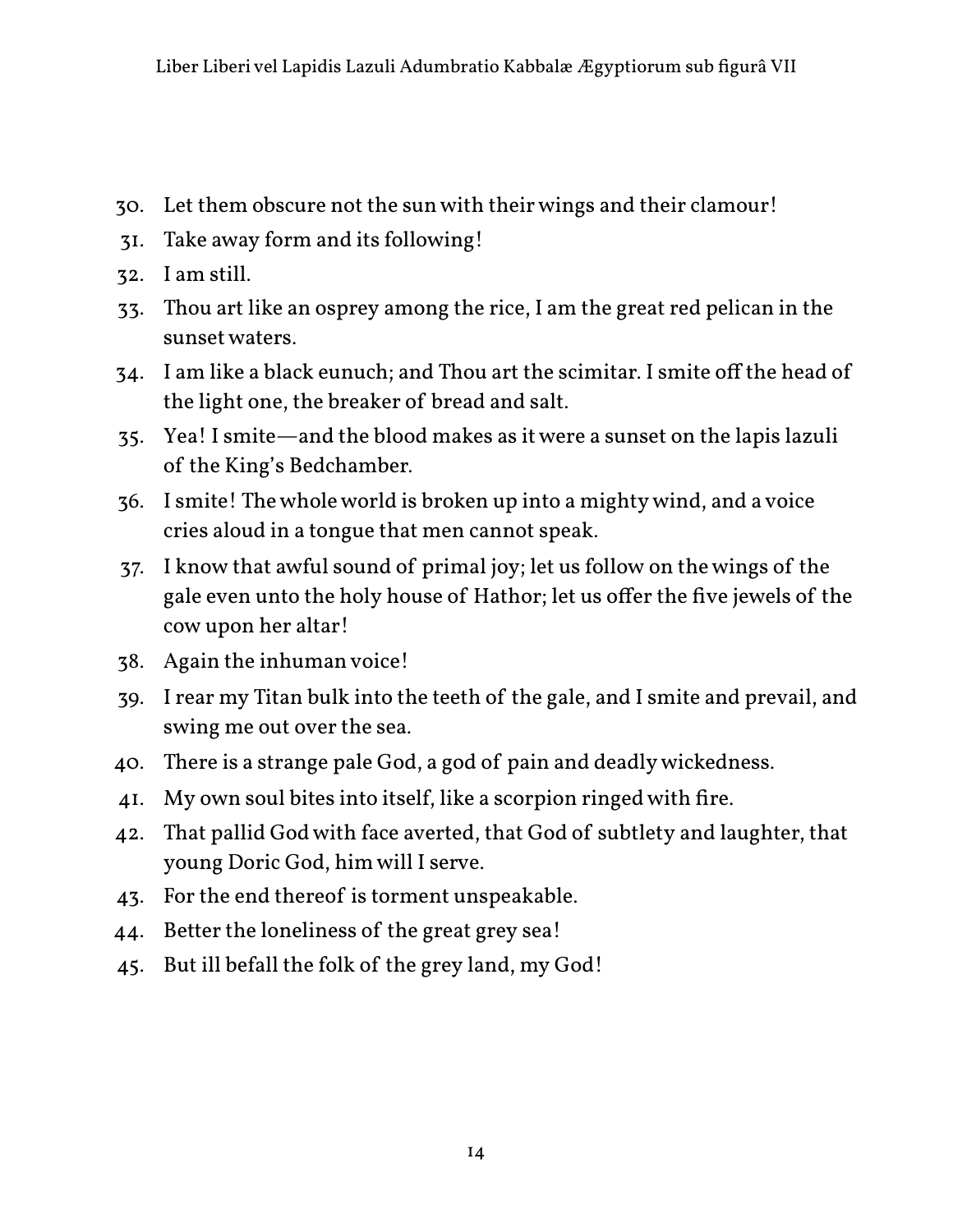- 46. Let me smother them with my roses!
- 47. Oh Thou delicious God, smile sinister!
- 48. I pluck Thee, O my God, like a purple plum upon a sunny tree. How Thou dost melt in my mouth, Thou consecrated sugar of the Stars!
- 49. The world is all grey before mine eyes; it is like an old worn wine-skin.
- 50. All the wine of it is on these lips.
- 51. Thou hast begotten me upon a marble Statue, O my God!
- 52. The body is icy cold with the coldness of a million moons; it is harder than the adamant of eternity. How shall I come forth into the light?
- 53. Thou art He, O God! O my darling! my child! my plaything! Thou art like a cluster of maidens, like a multitude of swans upon the lake.
- 54. I feel the essence of softness.
- 55. I am hard and strong and male; but come Thou! I shall be soft and weak and feminine.
- 56. Thou shalt crush me in the wine-press of Thy love. My blood shall stain Thy fiery feet with litanies of Love in Anguish.
- 57. There shall be a new flower in the fields, a new vintage in the vineyards.
- 58. The bees shall gather a new honey; the poets shall sing a new song.
- 59. I shall gain the Pain of the Goat for my prize; and the God that sitteth upon the shoulders of Time shall drowse.
- 60. Then shall all this which is written be accomplished: yea, it shall be accomplished.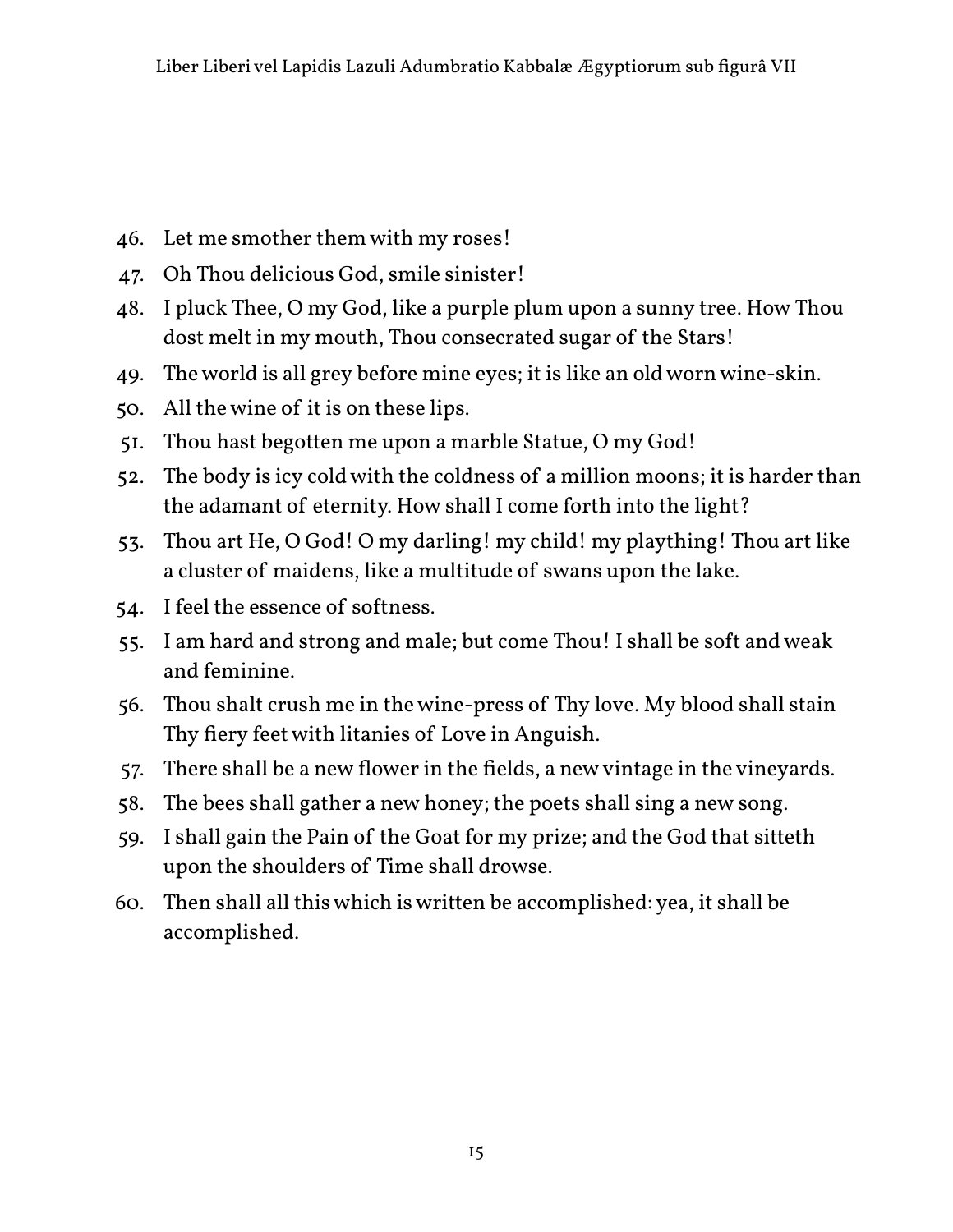#### **IV**

- 1. I am like a maiden bathing in a clear pool of fresh water.
- 2. O my God! I see Thee dark and desirable, rising through the water as a golden smoke.
- 3. Thou art altogether golden, the hair and the eyebrows and the brilliant face; even into the finger-tips and toe-tips Thou art one rosy dream of gold.
- 4. Deep into Thine eyes that are golden my soul leaps, like an archangel menacing the sun.
- 5. My sword passes through and through Thee; crystalline moons ooze out of Thy beautiful body that is hidden behind the ovals of Thine eyes.
- 6. Deeper, ever deeper. I fall, even as the whole Universe falls down the abyss of Years.
- 7. For Eternity calls; the Overworld calls; the world of the Word is awaiting us.
- 8. Be done with speech, O God! Fasten the fangs of the hound Eternity in this my throat!
- 9. I am like a wounded bird flapping in circles.
- 10. Who knows where I shall fall?
- 11. O blesséd One! O God! O my devourer!
- 12. Let me fall, fall down, fall away, afar, alone!
- 13. Let me fall!
- 14. Nor is there any rest, Sweet Heart, save in the cradle of royal Bacchus, the thigh of the most Holy One.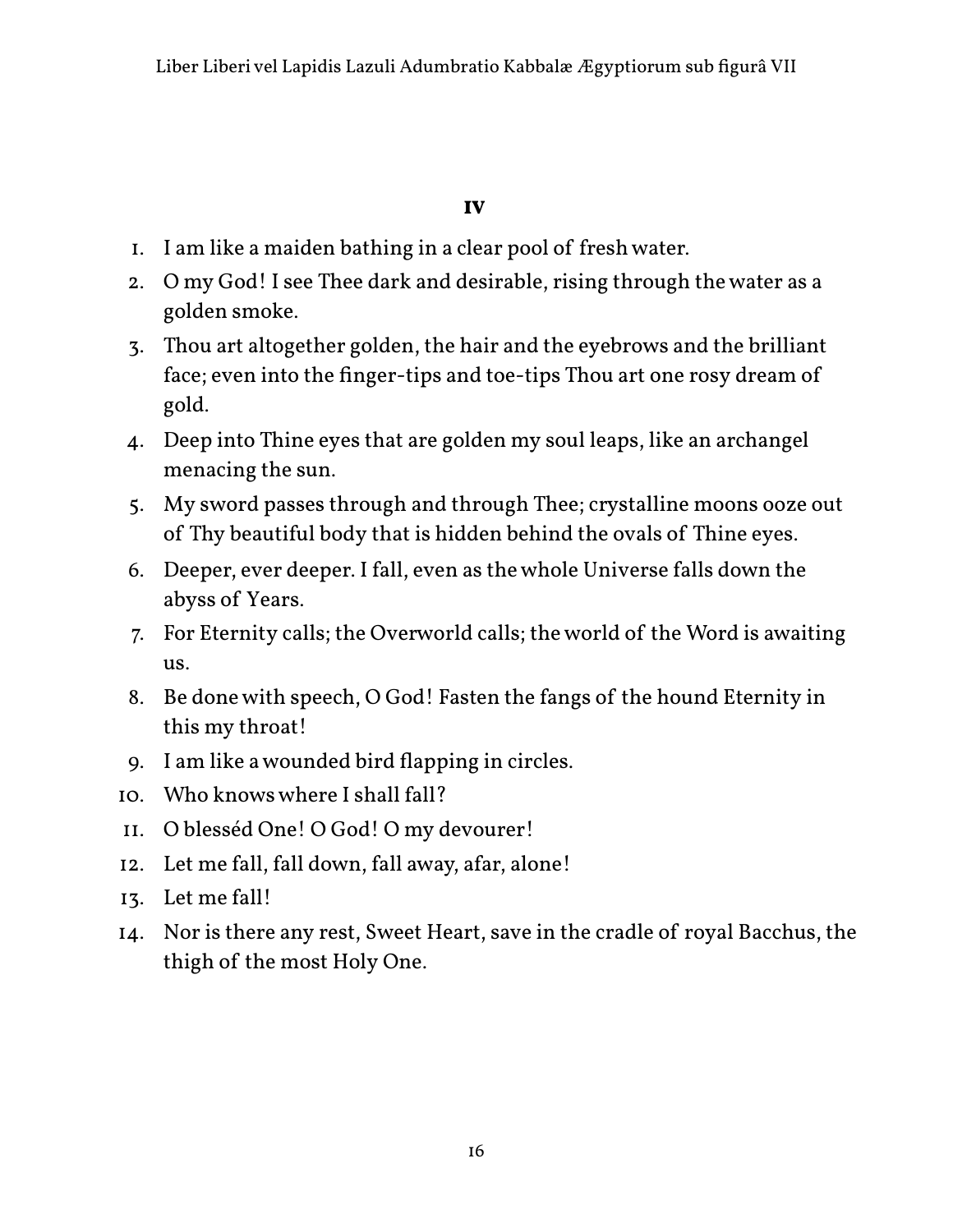- 15. There rest, under the canopy of night.
- 16. Uranus chid Eros; Marsyas chid Olympas; I chid my beautiful lover with his sunray mane; shall I not sing?
- 17. Shall not mine incantations bring around me the wonderful company of the wood-gods, their bodies glistening with the ointment of moonlight and honey and myrrh?
- 18. Worshipful are ye, O my lovers; let us forward to the dimmest hollow!
- 19. There we will feast upon mandrake and upon moly!
- 20. There the lovely One shall spread us His holy banquet. In the brown cakes of corn we shall taste the food of the world, and be strong.
- 21. In the ruddy and awful cup of death we shall drink the blood of the world, and be drunken!
- 22. Ohé! the song to Iao, the song to Iao!
- 23. Come, let us sing to thee, Iacchus invisible, Iacchus triumphant, Iacchus indicible!
- 24. Iacchus, O Iacchus, O Iacchus, be near us!
- 25. Then was the countenance of all time darkened, and the true light shone forth.
- 26. There was also a certain cry in an unknown tongue, whose stridency troubled the still waters of my soul, so that my mind and my body were healed of their disease, self-knowledge.
- 27. Yea, an angel troubled the waters.
- 28. This was the cry of Him: IIIOOShBTh-IO-IIIIAMAMThIBI-II.
- 29. Nor did I sing this for a thousand times a night for a thousand nights before Thou camest, O my flaming God, and pierced me with Thy spear. Thy scarlet robe unfolded the whole heavens, so that the Gods said: All is burning: it is the end.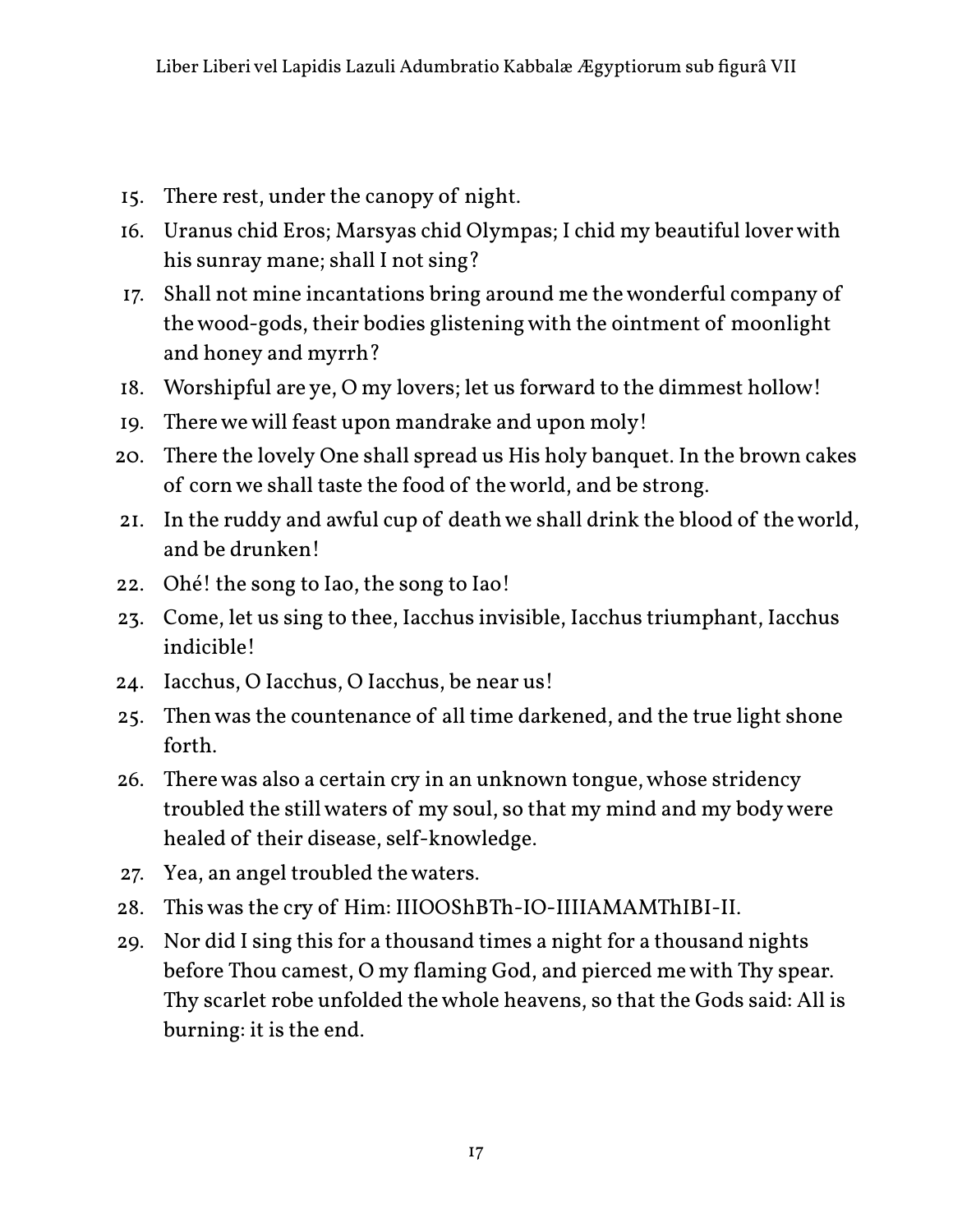- 30. Also Thou didst set Thy lips to the wound and suck out a million eggs. And Thy mother sat upon them, and lo! stars and stars and ultimate Things whereof stars are the atoms.
- 31. Then I perceived Thee, O my God, sitting like a white cat upon the trelliswork of the arbour; and the hum of the spinning worlds was but Thy pleasure.
- 32. O white cat, the sparks fly from Thy fur! Thou dost crackle with splitting the worlds.
- 33. I have seen more of Thee in the white cat than I saw in the Vision of
- 34. In the boat of Ra did I travel, but I never found upon the visible Universe any being like unto Thee!
- 35. Thou wast like a winged white horse, and I raced Thee through eternity against the Lord of the Gods.
- 36. So still we race!
- 37. Thou wast like a flake of snow falling in the pine-clad woods.
- 38. In a moment Thou wast lost in a wilderness of the like and the unlike.
- 39. But I beheld the beautiful God at the back of the blizzard—and Thou wast He!
- 40. Also I read in a great Book.
- 41. On ancient skin was written in letters of gold: Verbum fit Verbum.
- 42. Also Vitriol and the hierophant's name V.V.V.V.V.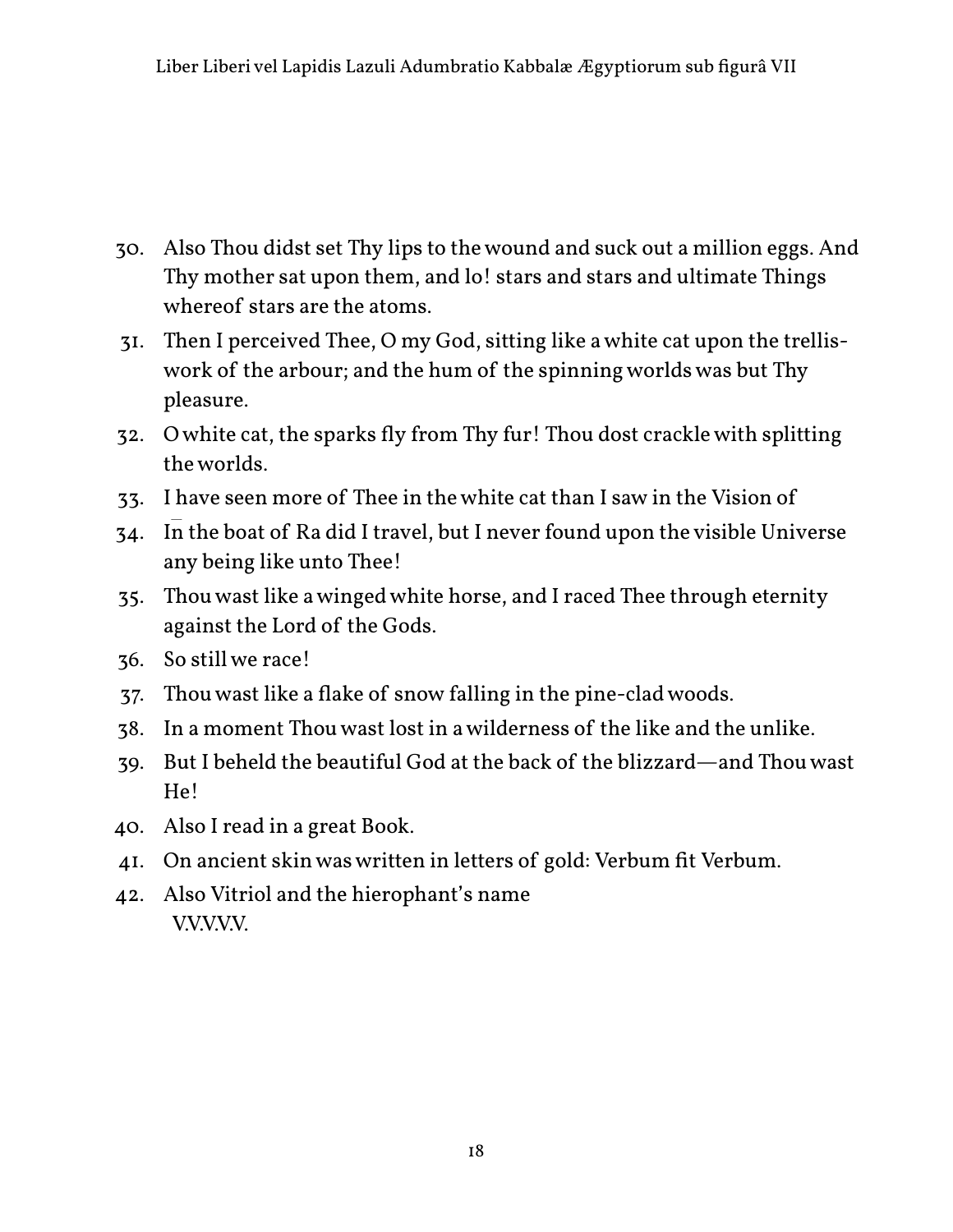- 43. All this wheeled in fire, in star-fire, rare and far and utterly lonely—even as Thou and I, O desolate soul my God!
- 44. Yea, and the writing



This is the voice which shook the earth.

- 45. Eight times he cried aloud, and by eight and by eight shall I count Thy favours, Oh Thou Elevenfold God 418!
- 46. Yea, and by many more; by the ten in the twenty-two directions; even as the perpendicular of the Pyramid—so shall Thy favours be.
- 47. If I number them, they are One.
- 48. Excellent is Thy love, Oh Lord! Thou art revealed by the darkness, and he who gropeth in the horror of the groves shall haply catch Thee, even as a snake that seizeth on a little singing-bird.
- 49. I have caught Thee, O my soft thrush; I am like a hawk of mother-ofemerald; I catch Thee by instinct, though my eyes fail from Thy glory.
- 50. Yet they are but foolish folk yonder. I see them on the yellow sand, all clad in Tyrian purple.
- 51. They draw their shining God unto the land in nets; they build a fire to the Lord of Fire, and cry unhallowed words, even the dreadful curse Amri maratza, maratza, atman deona lastadza maratza maritza—marán!
- 52. Then do they cook the shining god, and gulp him whole.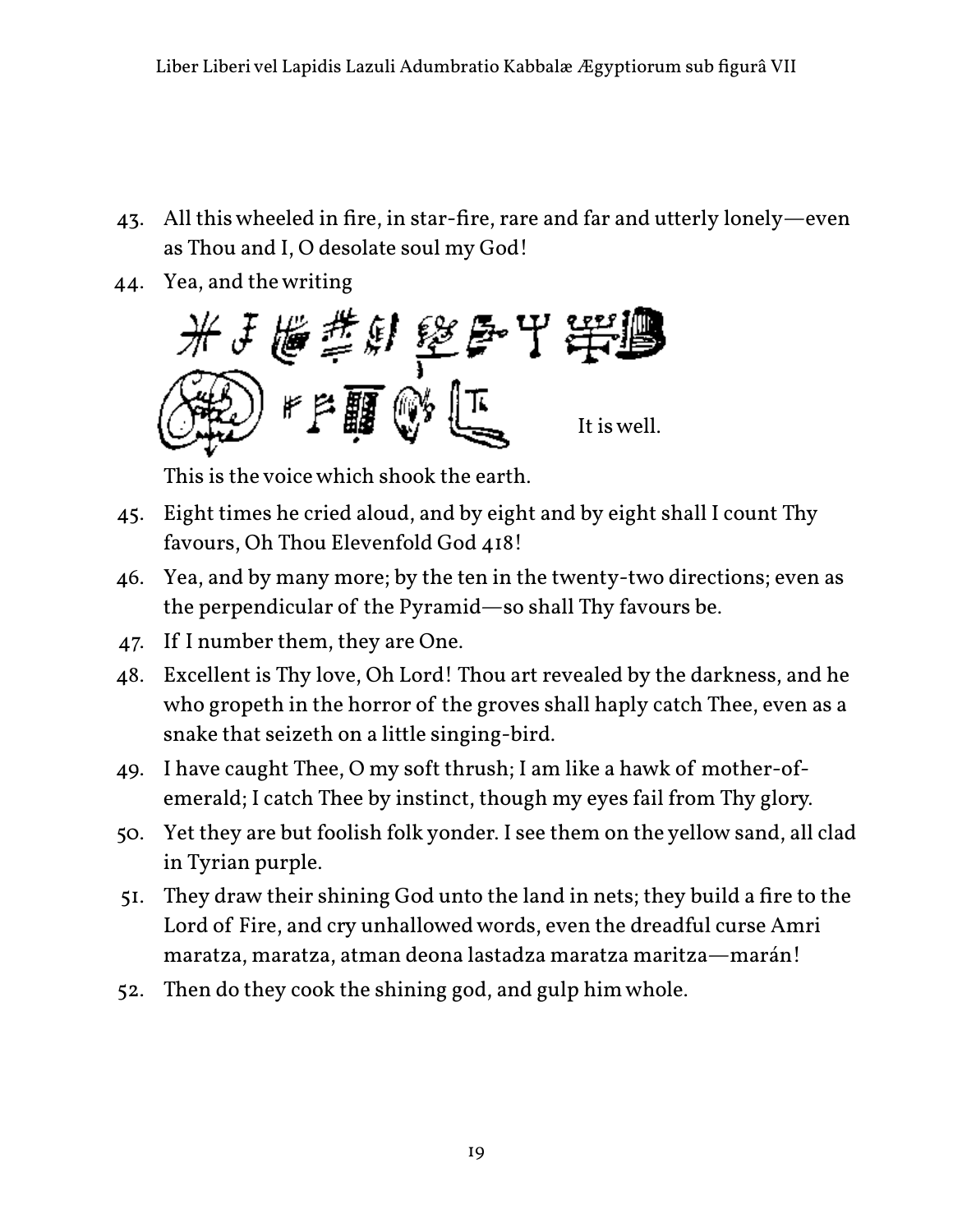- 53. These are evil folk, O beautiful boy! let us pass on to the Otherworld.
- 54. Let us make ourselves into a pleasant bait, into a seductive shape!
- 55. I will be like a splendid naked woman with ivory breasts and golden nipples; my whole body shall be like the milk of the stars. I will be lustrous and Greek, a courtesan of Delos, of the unstable Isle.
- 56. Thou shalt be like a little red worm on a hook.
- 57. But thou and I will catch our fish alike.
- 58. Then wilt thou be a shining fish with golden back and silver belly: I will be like a violent beautiful man, stronger than two score bulls, a man of the West bearing a great sack of precious jewels upon a staff that is greater than the axis of the all.
- 59. And the fish shall be sacrificed to Thee and the strong man crucified for Me, and Thou and I will kiss, and atone for the wrong of the Beginning; yea, for the wrong of the beginning.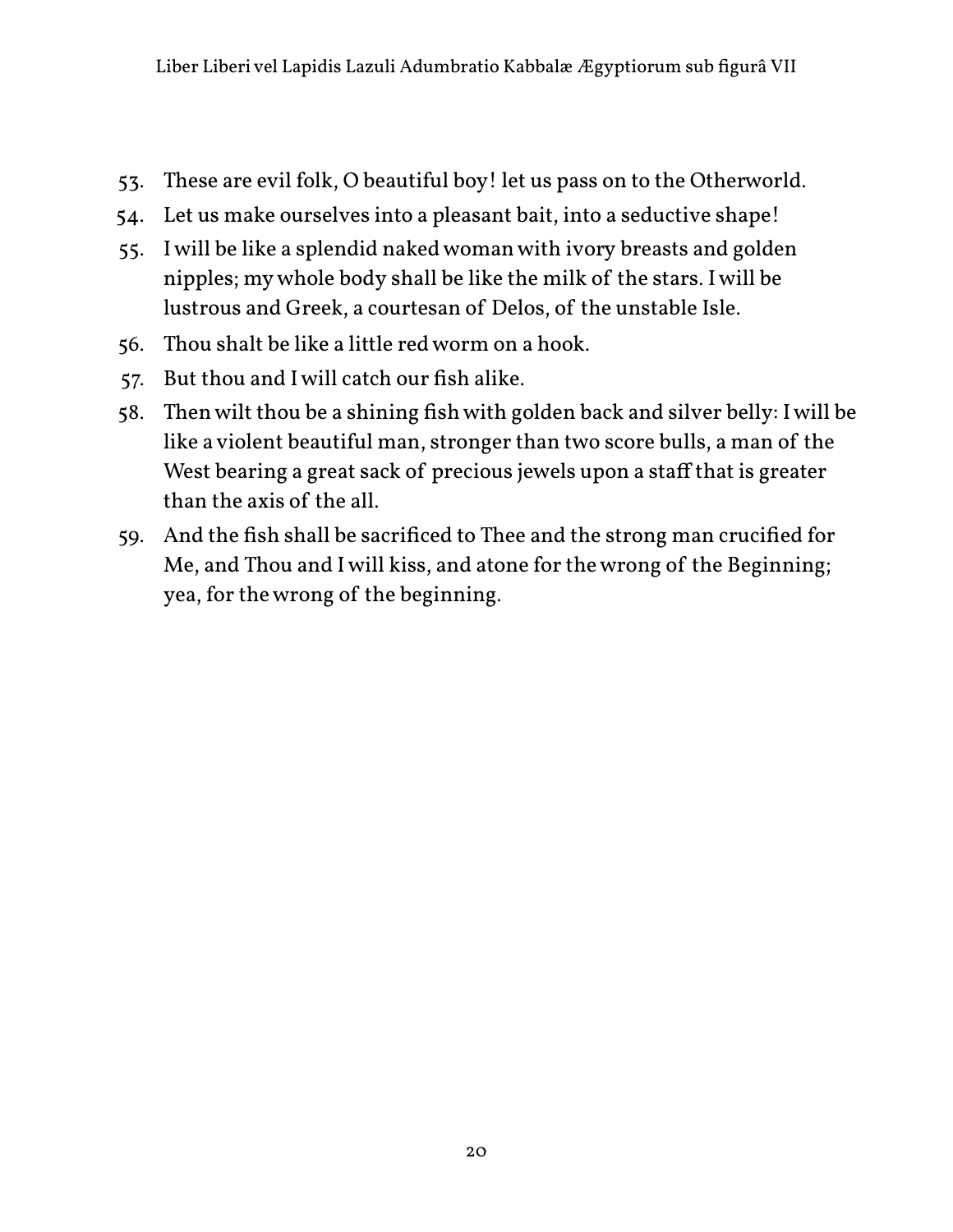**V**

- 1. O my beautiful God! I swim in Thy heart like a trout in the mountain torrent.
- 2. I leap from pool to pool in my joy; I am goodly with brown and gold and silver.
- 3. Why, I am lovelier than the russet autumn woods at the first snowfall.
- 4. And the crystal cave of my thought is lovelier than I.
- 5. Only one fish-hook can draw me out; it is a woman kneeling by the bank of the stream. It is she that pours the bright dew over herself, and into the sand so that the river gushes forth.
- 6. There is a bird on yonder myrtle; only the song of that bird can draw me out of the pool of Thy heart, O my God!
- 7. Who is this Neapolitan boy that laughs in his happiness? His lover is the mighty crater of the Mountain of Fire. I saw his charred limbs borne down the slopes in a stealthy tongue of liquid stone.
- 8. And Oh! the chirp of the cicada!
- 9. I remember the days when I was cacique in Mexico.
- 10. O my God, wast Thou then as now my beautiful lover?
- 11. Was my boyhood then as now Thy toy, Thy joy?
- 12. Verily, I remember those iron days.
- 13. I remember how we drenched the bitter lakes with our torrent of gold; how we sank the treasurable image in the crater of Citlaltepetl.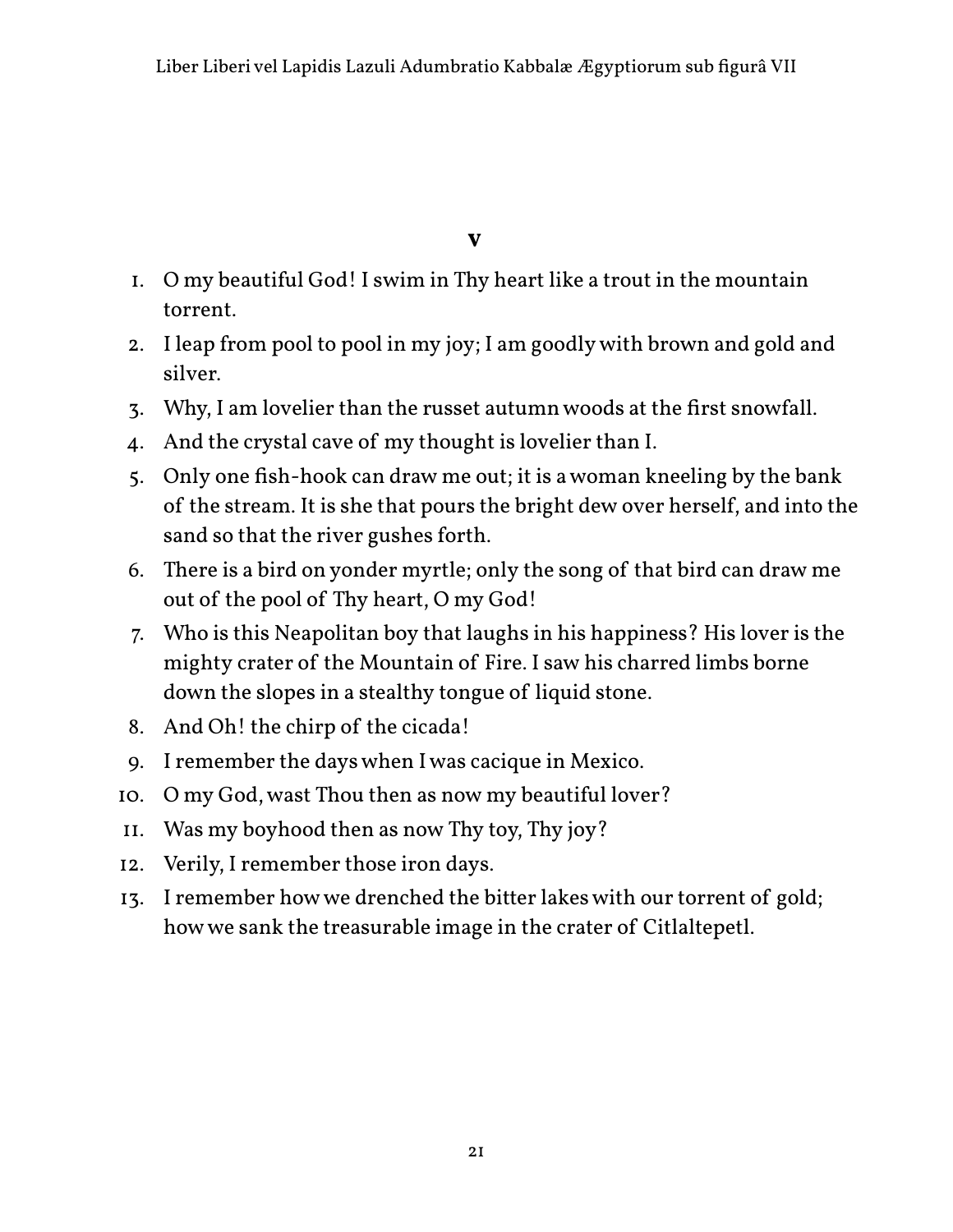- 14. How the good flame lifted us even unto the lowlands, setting us down in the impenetrable forest.
- 15. Yea, Thou wast a strange scarlet bird with a bill of gold. I was Thy mate in the forests of the lowland; and ever we heard from afar the shrill chant of mutilated priests and the insane clamour of the Sacrifice of Maidens.
- 16. There was a weird winged God that told us of his wisdom.
- 17. We attained to be starry grains of gold dust in the sands of a slow river.
- 18. Yea, and that river was the river of space and time also.
- 19. We parted thence; ever to the smaller, ever to the greater, until now, O sweet God, we are ourselves, the same.
- 20. O God of mine, Thou art like a little white goat with lightning in his
- 21. I love Thee, I love Thee.
- 22. Every breath, every word, every thought, every deed is an act of love with Thee.
- 23. The beat of my heart is the pendulum of love.
- 24. The songs of me are the soft sighs:
- 25. The thoughts of me are very rapture:
- 26. And my deeds are the myriads of Thy children, the stars and the atoms.
- 27. Let there be nothing!
- 28. Let all things drop into this ocean of love!
- 29. Be this devotion a potent spell to exorcise the demons of the Five!
- 30. Ah God, all is gone! Thou dost consummate Thy rapture. Falútli! Falútli!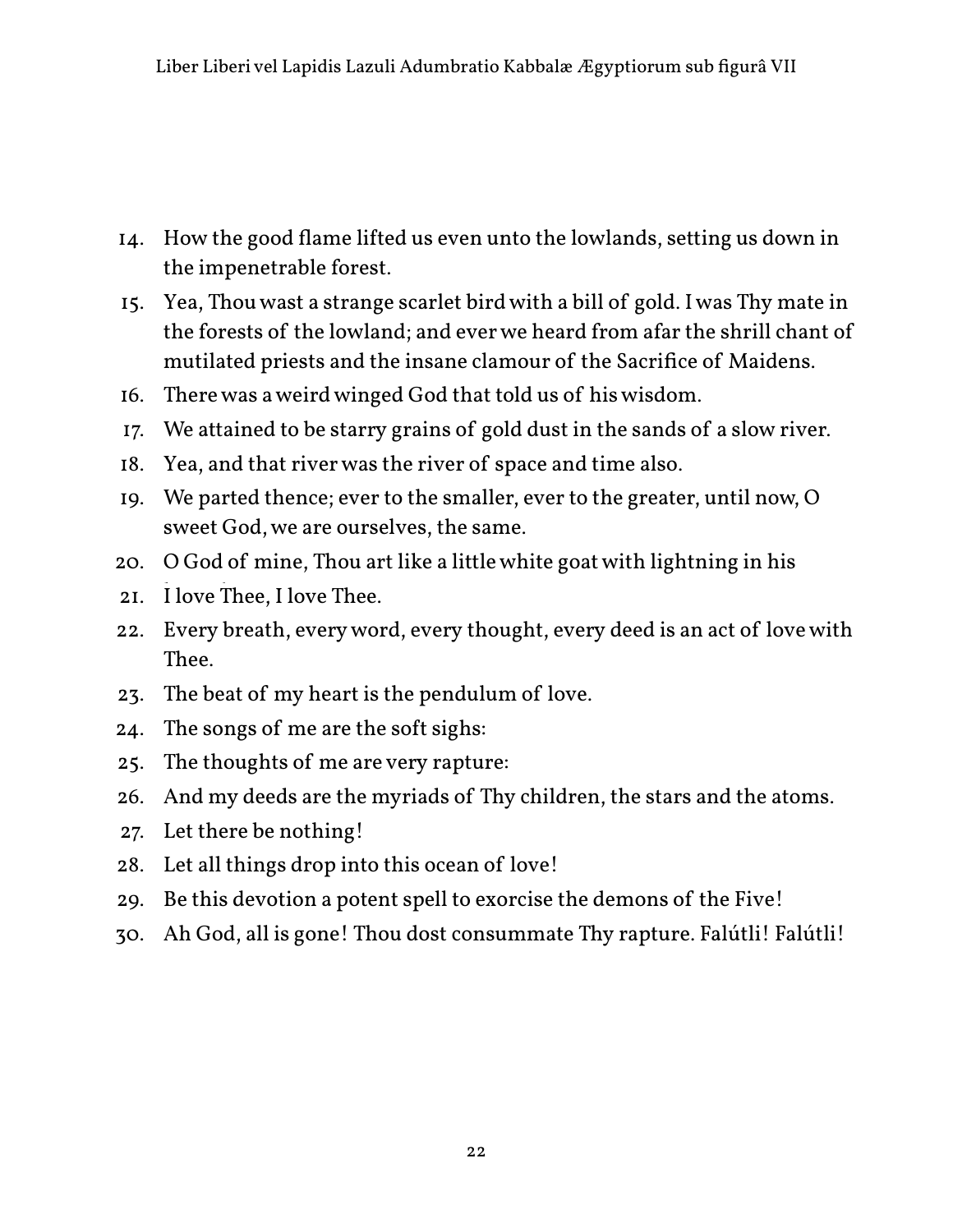- 31. There is a solemnity of the silence. There is no more voice at all.
- 32. So shall it be unto the end. We who were dust shall never fall away into the dust.
- 33. So shall it be.
- 34. Then, O my God, the breath of the Garden of Spices. All these have a savour averse.
- 35. The cone is cut with an infinite ray; the curve of hyperbolic life springs into being.
- 36. Farther and farther we float; yet we are still. It is the chain of systems that is falling away from us.
- 37. First falls the silly world; the world of the old grey land.
- 38. Falls it unthinkably far, with its sorrowful bearded face presiding over it; it fades to silence and woe.
- 39. We to silence and bliss, and the face is the laughing face of Eros.
- 40. Smiling we greet him with the secret signs.
- 41. He leads us into the Inverted Palace.
- 42. There is the Heart of Blood, a pyramid reaching its apex down beyond the Wrong of the Beginning.
- 43. Bury me unto Thy Glory, O beloved, O princely lover of this harlot maiden, within the Secretest Chamber of the Palace!
- 44. It is done quickly; yea, the seal is set upon the vault.
- 45. There is one that shall avail to open it.
- 46. Nor by memory, nor by imagination, nor by prayer, nor by fasting, nor by scourging, nor by drugs, nor by ritual, nor by meditation; only by passive love shall he avail.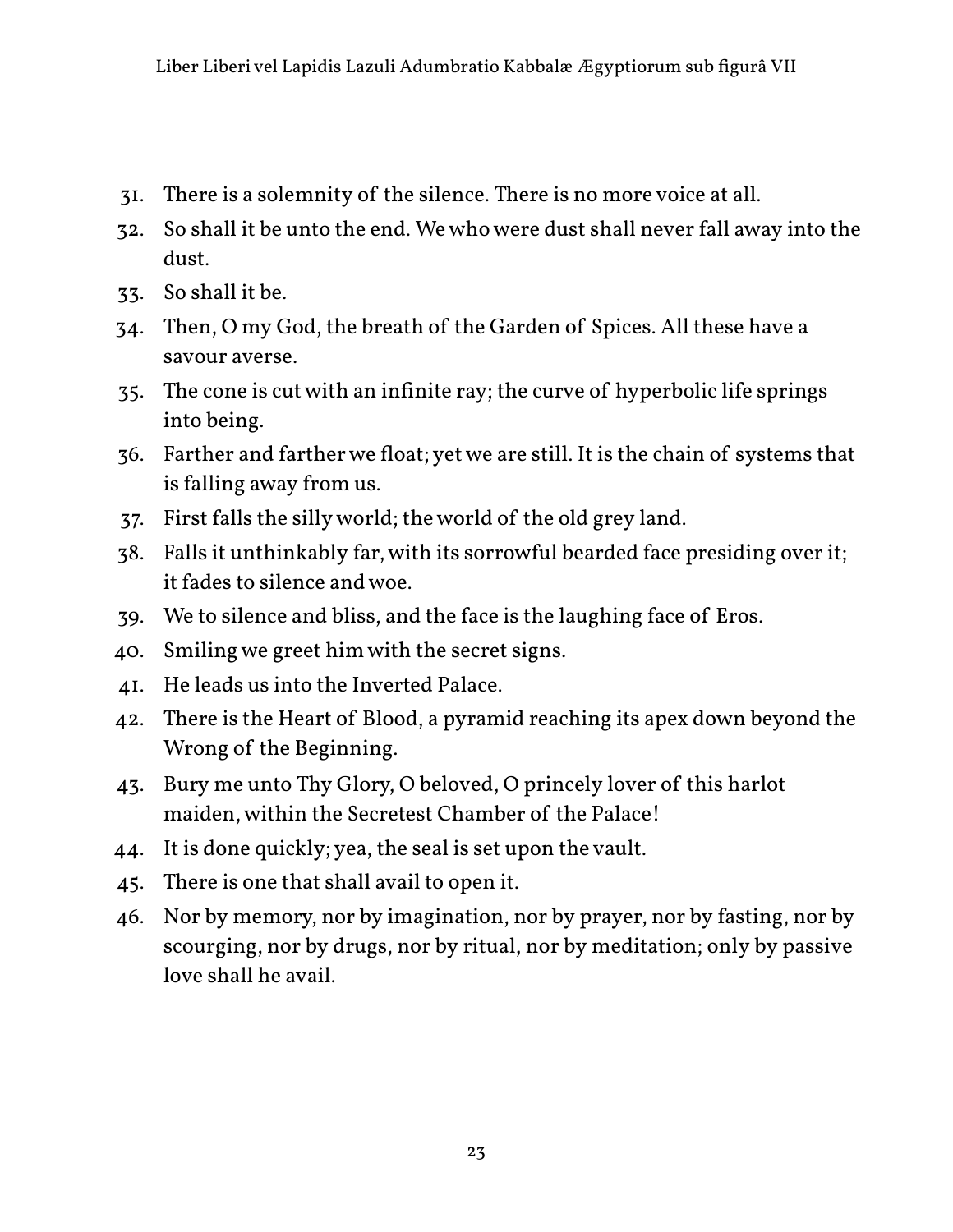- 47. He shall await the sword of the Beloved and bare his throat for the stroke.
- 48. Then shall his blood leap out and write me runes in the sky; yea, write me runes in the sky.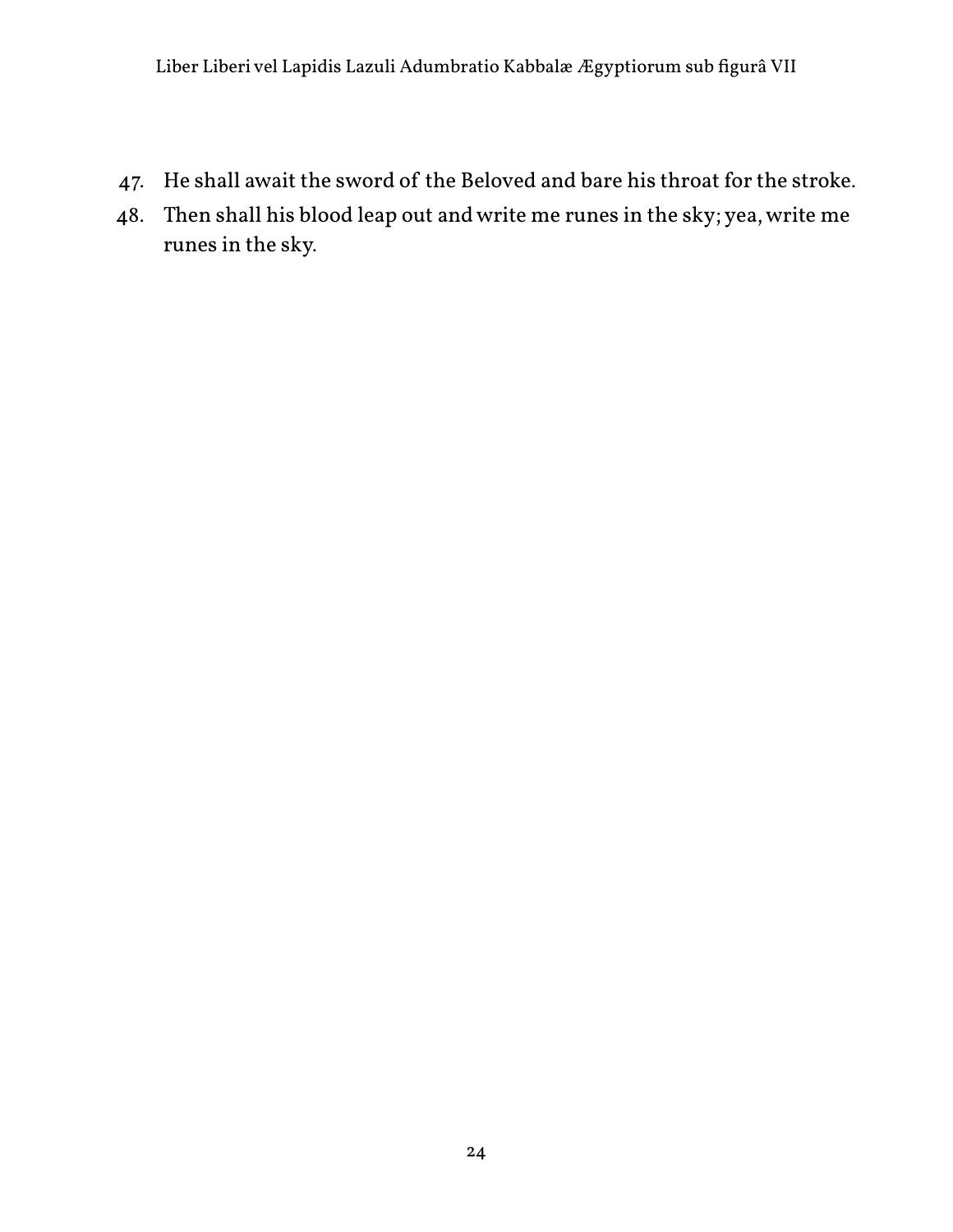**VI**

- 1. Thou wast a priestess, O my God, among the Druids; and we knew the powers of the oak.
- 2. We made us a temple of stones in the shape of the Universe, even as thou didst wear openly and I concealed.
- 3. There we performed many wonderful things by midnight.
- 4. By the waning moon did we work.
- 5. Over the plain came the atrocious cry of wolves.
- 6. We answered; we hunted with the pack.
- 7. We came even unto the new Chapel and Thou didst bear away the Holy Graal beneath Thy Druid vestments.
- 8. Secretly and by stealth did we drink of the informing sacrament.
- 9. Then a terrible disease seized upon the folk of the grey land; and we rejoiced.
- 10. Come as a thief, and let us steal away the Sacraments!
- 11. O my God, disguise Thy glory!
- 12. In our groves, in our cloistral cells, in our honeycomb of happiness, let us drink, let us drink!
- 13. It is the wine that tinges everything with the true tincture of infallible gold.
- 14. There are deep secrets in these songs. It is not enough to hear the bird; to enjoy song he must be the bird.
- 15. I am the bird, and Thou art my song, O my glorious galloping God!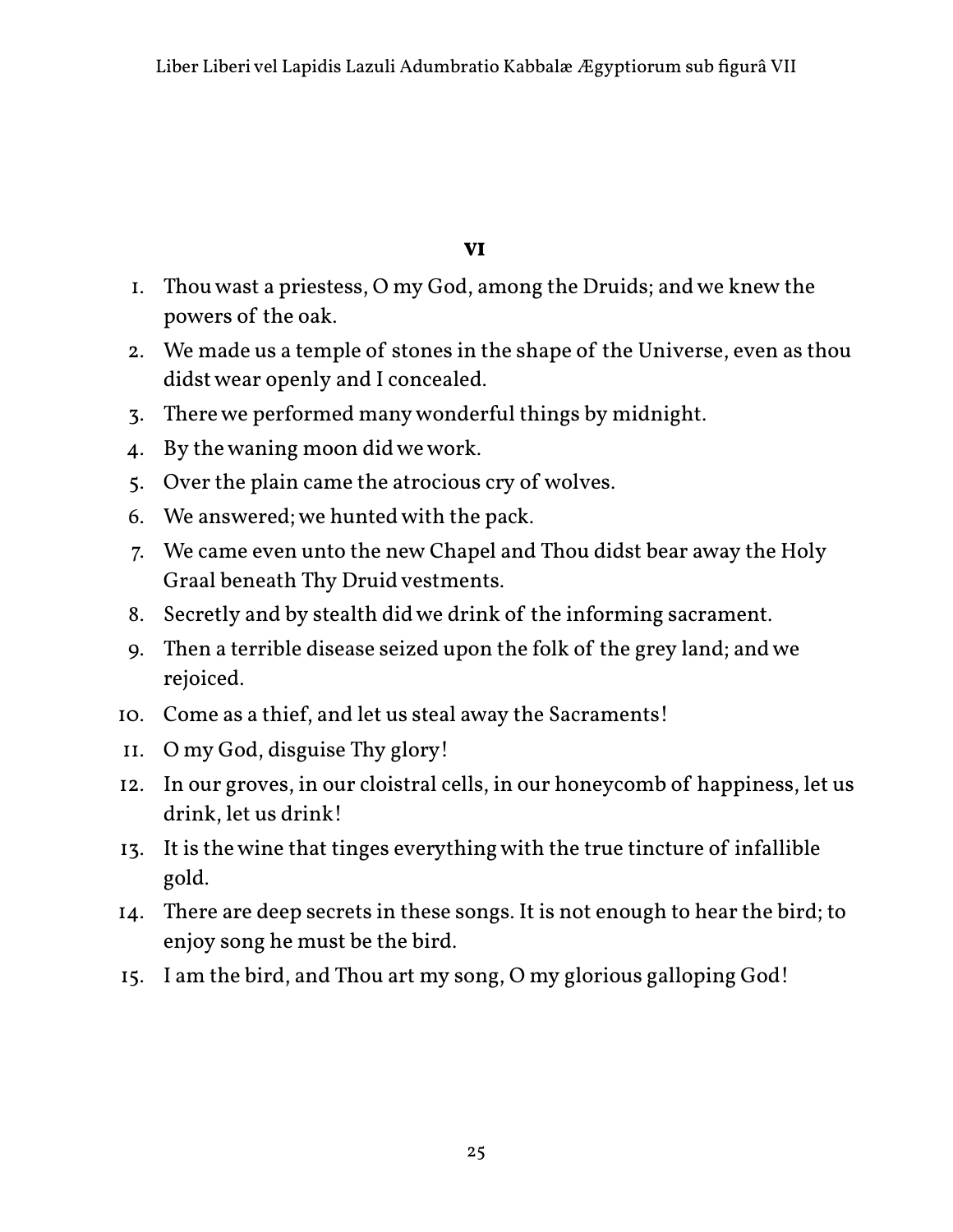- 16. Thou reinest in the stars; thou drivest the constellations seven abreast through the circus of Nothingness.
- 17. Thou Gladiator God!
- 18. I play upon mine harp; Thou fightest the beasts and the flames.
- 19. Thou takest Thy joy in the music, and I in the fighting.
- 20. Thou and I are beloved of the Emperor.
- 21. See! he has summoned us to the Imperial dais. The night falls; it is a great orgy of worship and bliss.
- 22. The night falls like a spangled cloak from the shoulders of a prince upon a slave.
- 23. He rises a free man!
- 24. Cast thou, O prophet, the cloak upon these slaves!
- 25. A great night, and scarce fires therein; but freedom for the slave that its glory shall encompass.
- 26. So also I went down into the great sad city.
- 27. There dead Messalina bartered her crown for poison from the dead Locusta; there stood Caligula, and smote the seas of forgetfulness.
- 28. Who wast Thou, O Caesar, that Thou knewest God in an horse?
- 29. For lo! we beheld the White Horse of the Saxon engraven upon the earth; and we beheld the Horses of the Sea that flame about the old grey land, and the foam from their nostrils enlightens us!
- 30. Ah! but I love thee, God!
- 31. Thou art like a moon upon the ice-world.
- 32. Thou art like the dawn of the utmost snows upon the burnt-up flats of the tiger's land.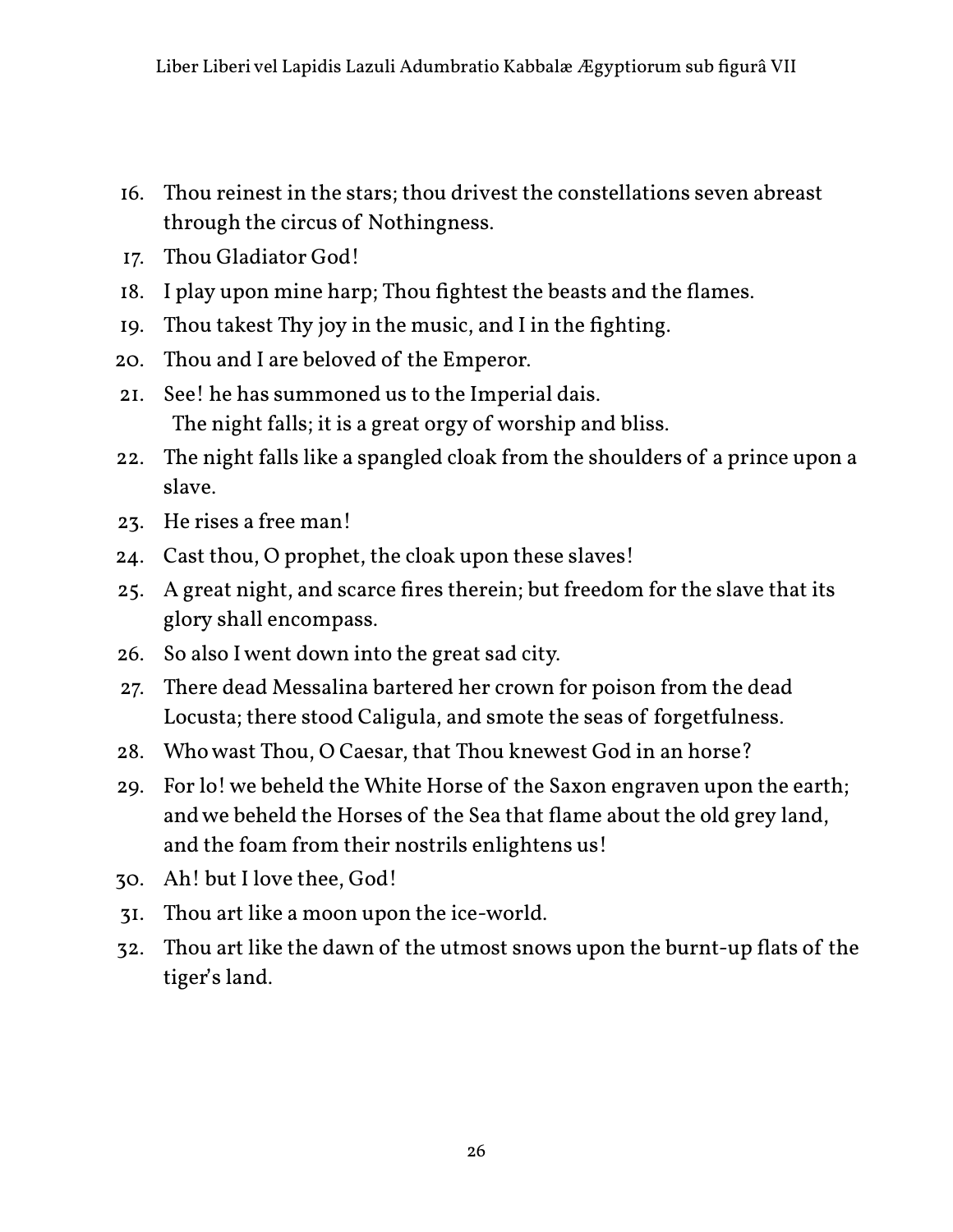- 33. By silence and by speech do I worship Thee.
- 34. But all is in vain.
- 35. Only Thy silence and Thy speech that worship me avail.
- 36. Wail, O ye folk of the grey land, for we have drunk your wine, and left ye but the bitter dregs.
- 37. Yet from these we will distil ye a liquor beyond the nectar of the Gods.
- 38. There is value in our tincture for a world of Spice and gold.
- 39. For our red powder of projection is beyond all possibilities.
- 40. There are few men; there are enough.
- 41. We shall be full of cup-bearers, and the wine is not stinted.
- 42. O dear my God! what a feast Thou hast provided.
- 43. Behold the lights and the flowers and the maidens!
- 44. Taste of the wines and the cates and the splendid meats!
- 45. Breathe in the perfumes and the clouds of little gods like wood-nymphs that inhabit the nostrils!
- 46. Feel with your whole body the glorious smoothness of the marble coolth and the generous warmth of the sun and the slaves!
- 47. Let the Invisible inform all the devouring Light of its disruptive vigour!
- 48. Yea! all the world is split apart, as an old grey tree by the lightning!
- 49. Come, O ye gods, and let us feast.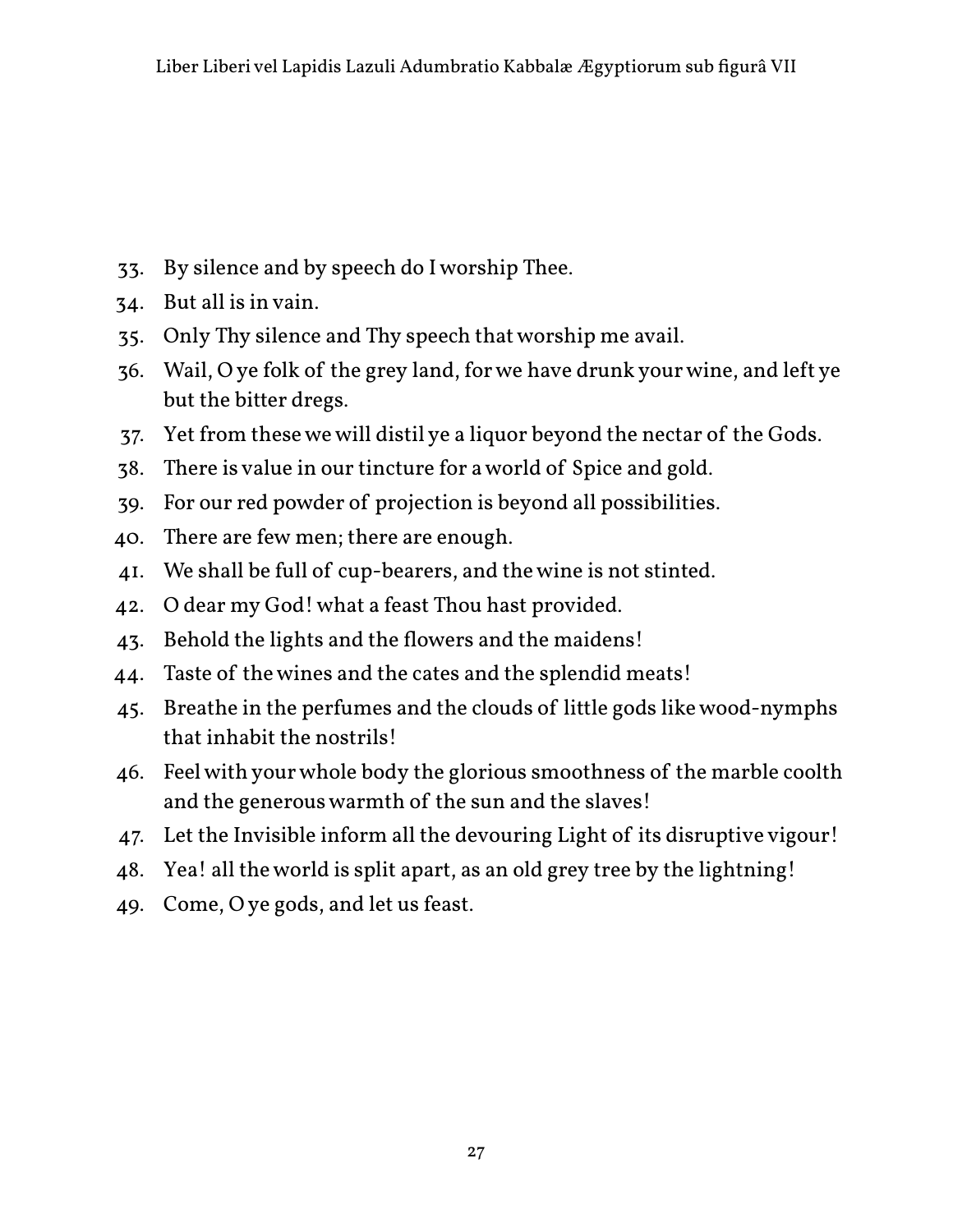- 50. Thou, O my darling, O my ceaseless Sparrow-God, my delight, my desire, my deceiver, come Thou and chirp at my right hand!
- 51. This was the tale of the memory of Al A'in the priest; yea, of Al A'in the priest.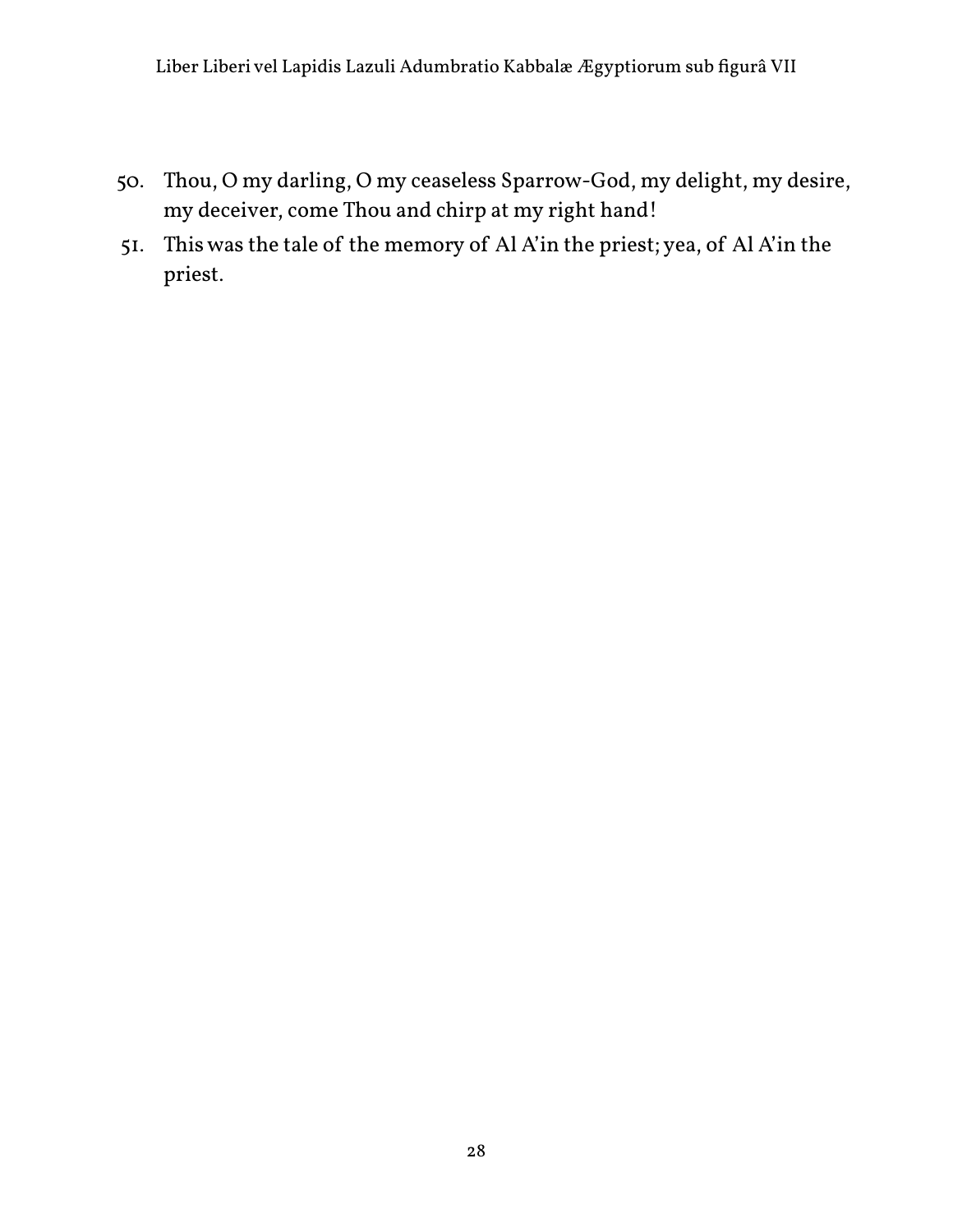#### **VII**

- 1. By the burning of the incense was the Word revealed, and by the distant drug.
- 2. O meal and honey and oil! O beautiful flag of the moon, that she hangs out in the centre of bliss!
- 3. These loosen the swathings of the corpse; these unbind the feet of Osiris, so that the flaming God may rage through the firmament with his fantastic spear.
- 4. But of pure black marble is the sorry statue, and the changeless pain of the eyes is bitter to the blind.
- 5. We understand the rapture of that shaken marble, torn by the throes of the crowned child, the golden rod of the golden God.
- 6. We know why all is hidden in the stone, within the coffin, within the mighty sepulchre, and we too answer Olalám! Imál! Tutúlu! as it is written in the ancient book.
- 7. Three words of that book are as life to a new æon; no god has read the whole.
- 8. But thou and I, O God, have written it page by page.
- 9. Ours is the elevenfold reading of the Elevenfold word.
- 10. These seven letters together make seven diverse words; each word is divine, and seven sentences are hidden therein.
- 11. Thou art the Word, O my darling, my lord, my master!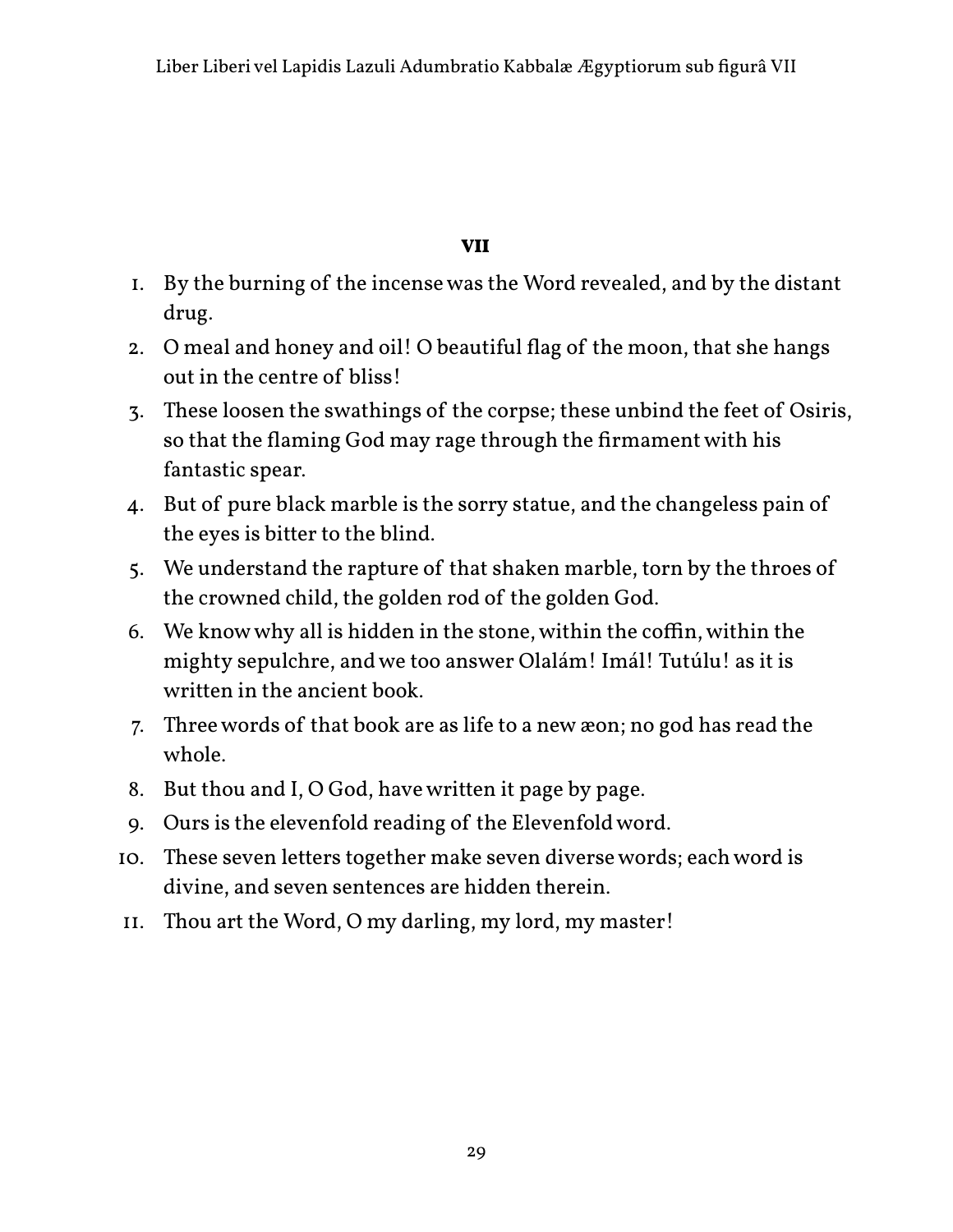- 12. O come to me, mix the fire and the water, all shall dissolve.
- 13. I await Thee in sleeping, in waking. I invoke Thee no more; for Thou art in me, O Thou who hast made me a beautiful instrument tuned to Thy rapture.
- 14. Yet art Thou ever apart, even as I.
- 15. I remember a certain holy day in the dusk of the year, in the dusk of the Equinox of Osiris, when first I beheld Thee visibly; when first the dreadful issue was fought out; when the Ibis-headed One charmed away the strife.
- 16. I remember Thy first kiss, even as a maiden should. Nor in the dark byways was there another: Thy kisses abide.
- 17. There is none other beside Thee in the whole Universe of Love.
- 18. My God, I love Thee, O Thou goat with gilded horns!
- 19. Thou beautiful bull of Apis! Thou beautiful serpent of Apep! Thou beautiful child of the Pregnant Goddess!
- 20. Thou hast stirred in Thy sleep, O ancient sorrow of years! Thou hast raised Thine head to strike, and all is dissolved into the Abyss of Glory.
- 21. An end to the letters of the words! An end to the sevenfold speech.
- 22. Resolve me the wonder of it all into the figure of a gaunt swift camel striding over the sand.
- 23. Lonely is he, and abominable; yet hath he gained the crown.
- 24. Oh rejoice! rejoice!
- 25. My God! O my God! I am but a speck in the star-dust of ages; I am the Master of the Secret of Things.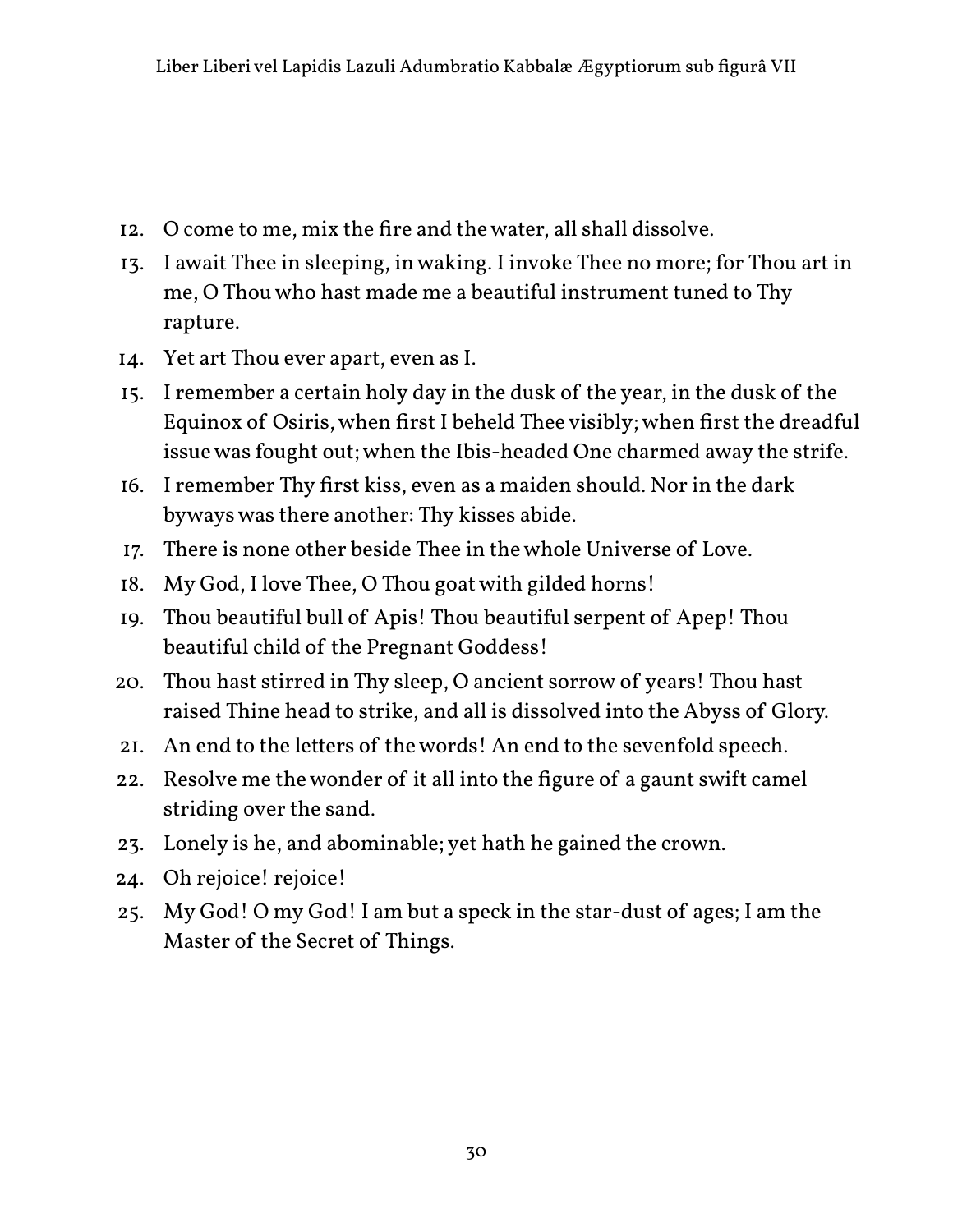- 26. I am the Revealer and the Preparer. Mine is the Sword—and the Mitre and the Wingèd Wand!
- 27. I am the Initiator and the Destroyer. Mine is the Globe—and the Bennu bird and the Lotus of Isis my daughter!
- 28. I am the One beyond these all; and I bear the symbols of the mighty darkness.
- 29. There shall be a sigil as of a vast black brooding ocean of death and the central blaze of darkness, radiating its night upon all.
- 30. It shall swallow up that lesser darkness.
- 31. But in that profound who shall answer: What is?
- 32. Not I.
- 33. Not Thou, O God!
- 34. Come, let us no more reason together; let us enjoy! Let us be ourselves, silent, unique, apart.
- 35. O lonely woods of the world! In what recesses will ye hide our love?
- 36. The forest of the spears of the Most High is called Night, and Hades, and the Day of Wrath; but I am His captain, and I bear His cup.
- 37. Fear me not with my spearmen! They shall slay the demons with their petty prongs. Ye shall be free.
- 38. Ah, slaves! ye will not—ye know not how to will.
- 39. Yet the music of my spears shall be a song of freedom.
- 40. A great bird shall sweep from the Abyss of Joy, and bear ye away to be my cup-bearers.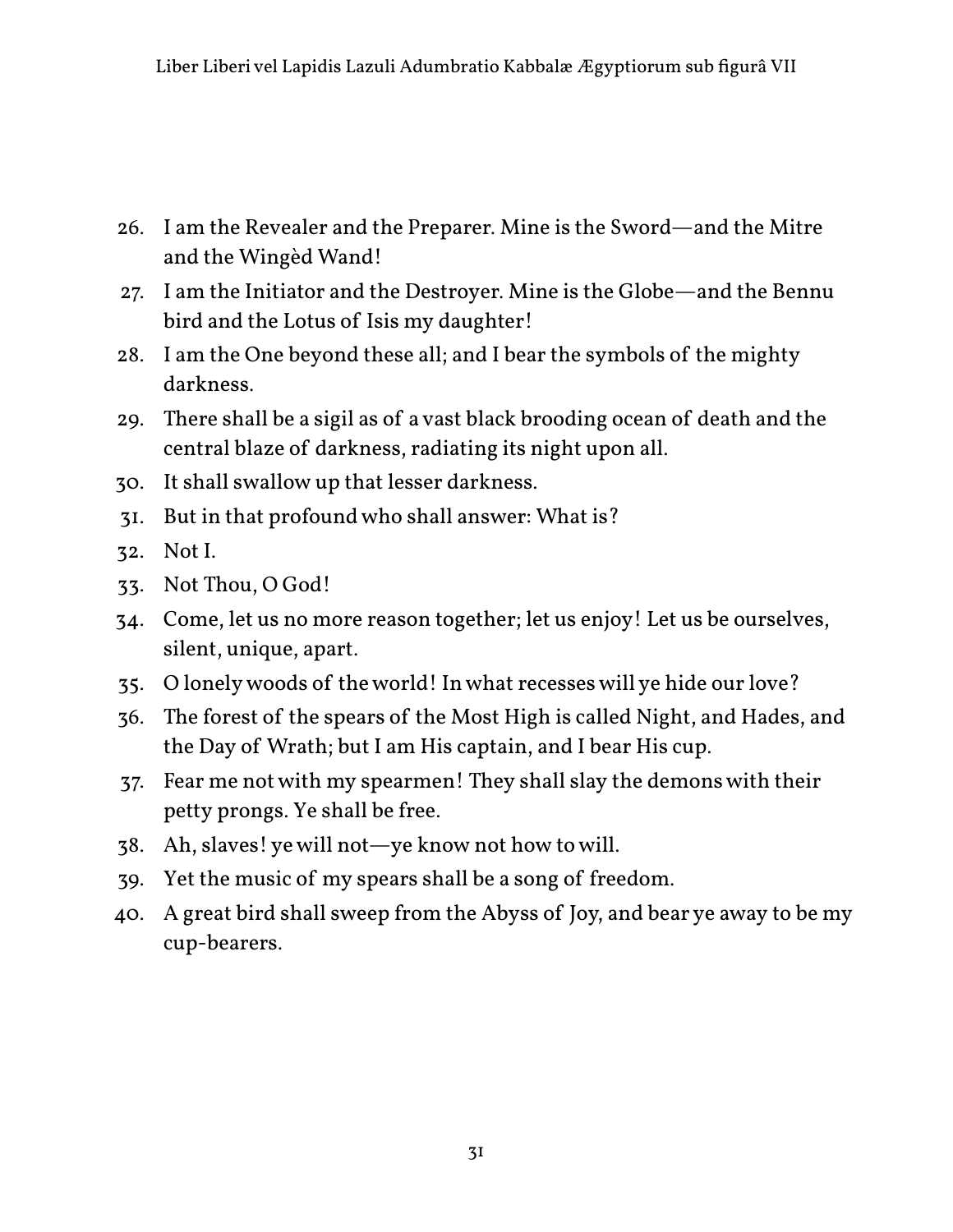- 41. Come, O my God, in one last rapture let us attain to the Union with the Many!
- 42. In the silence of Things, in the Night of Forces, beyond the accursèd domain of the Three, let us enjoy our love!
- 43. My darling! My darling! away, away beyond the Assembly and the Law and the Enlightenment unto an Anarchy of Solitude and Darkness!
- 44. For even thus must we veil the brilliance of our Self.
- 45. My darling! My darling!
- 46. O my God, but the love in Me bursts over the bonds of Space and Time; my love is spilt among them that love not love.
- 47. My wine is poured out for them that never tasted wine.
- 48. The fumes thereof shall intoxicate them and the vigour of my love shall breed mighty children from their maidens.
- 49. Yea! without draught, without embrace:—and the Voice answered Yea! these things shall be.
- 50. Then I sought a Word for Myself; nay, for myself.
- 51. And the Word came: O Thou! it is well. Heed naught! I love Thee! I love Thee!
- 52. Therefore had I faith unto the end of all; yea, unto the end of all.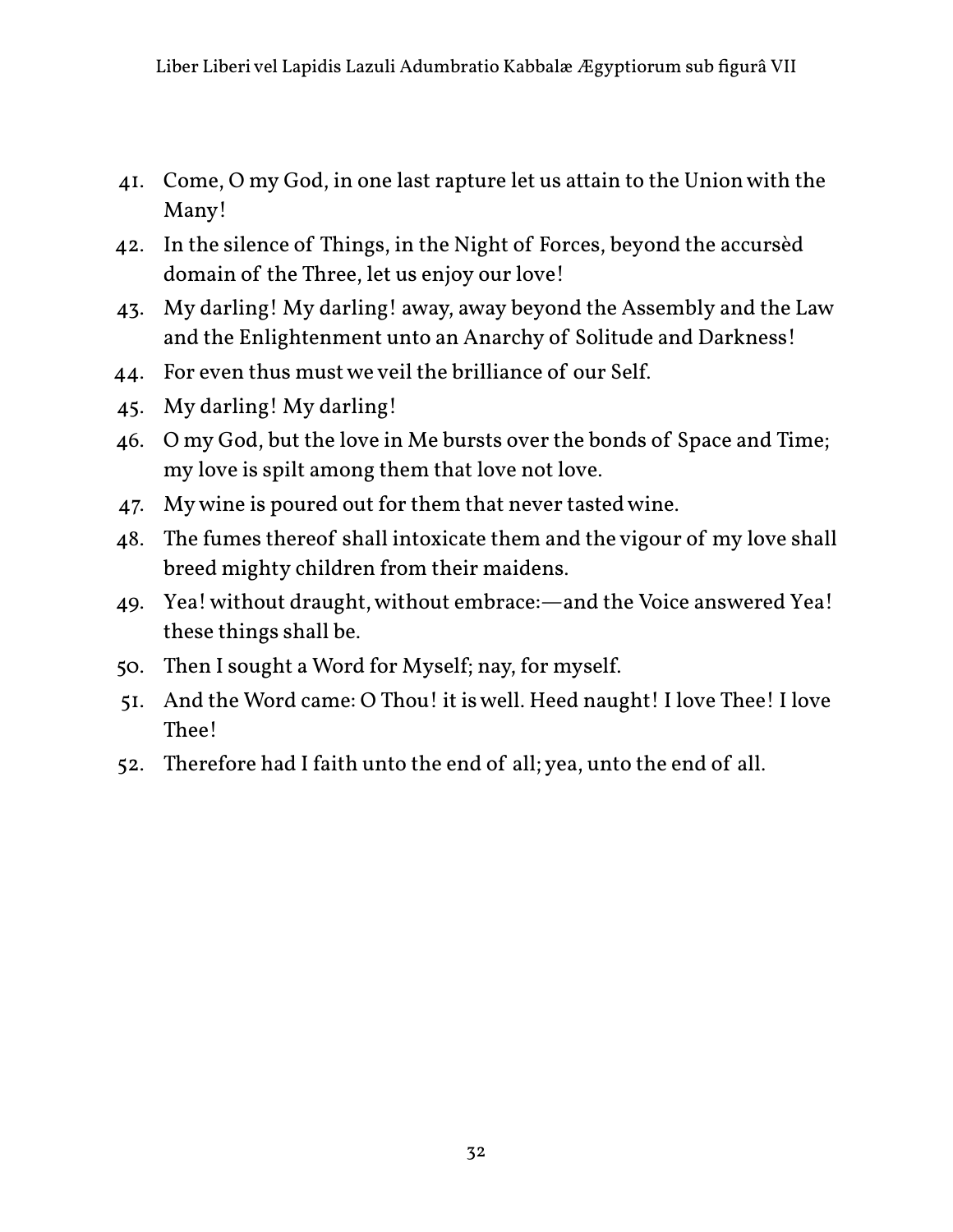# Liber Liberi vel Lapidis Lazuli

### [Adumbratio Kabbalæ Ægyptiorum](http://hermetic.com/crowley/libers/lib7.html)

### sub figurâ VII

from [The Libri of Aleister Crowley](http://hermetic.com/crowley/)



## The Hermetic Library

at [Hermetic.com](http://www.hermetic.com/)